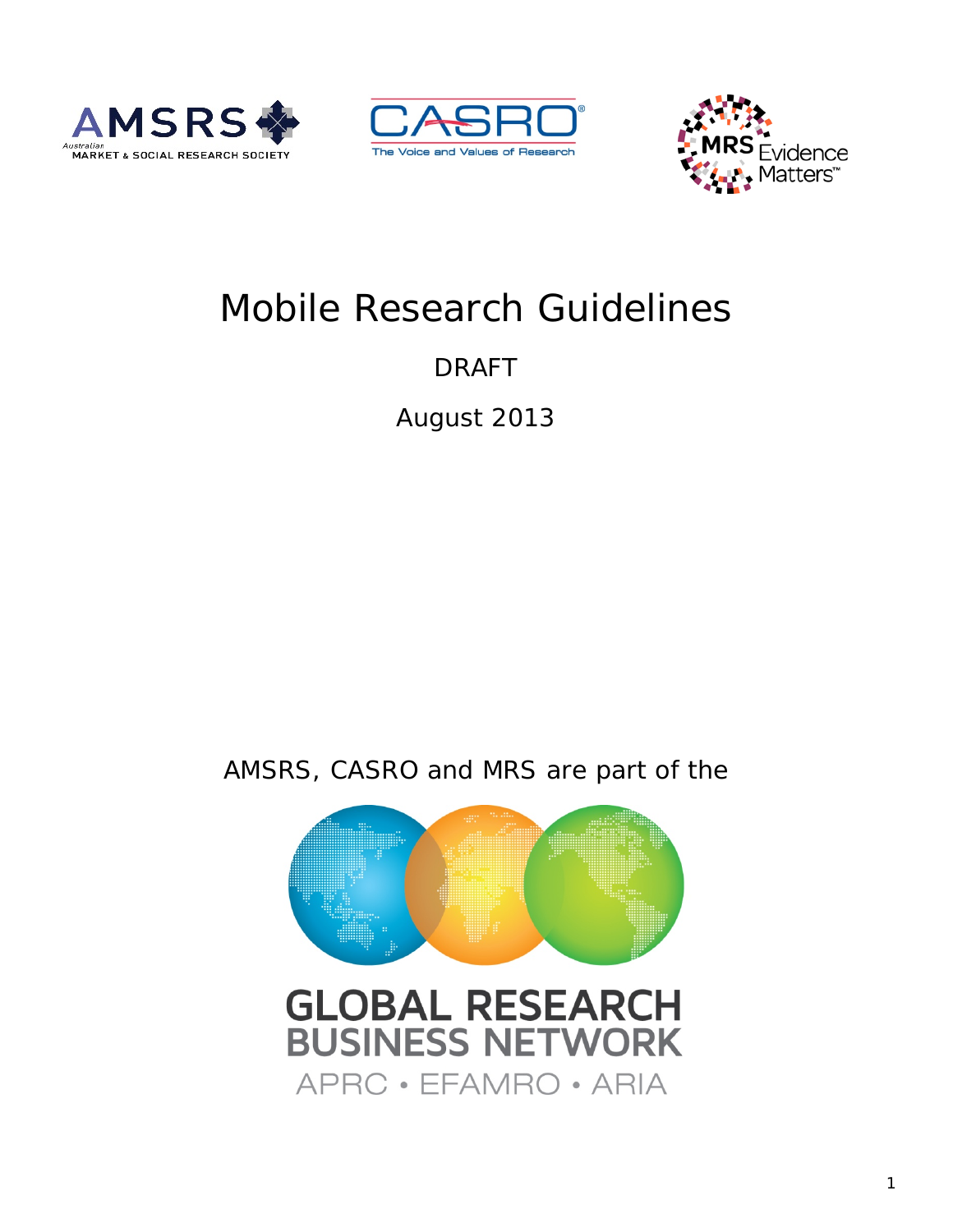## **Table of Contents**

|                                                                  | Page           |
|------------------------------------------------------------------|----------------|
| 1. Introduction                                                  | 4              |
| 2. Key Common Ethical Principles                                 | 5              |
| 3. Scope                                                         | $\overline{7}$ |
| 4. Distinguishing between research and non-research activities   | 8              |
| 5. Definitions                                                   | 9              |
| 6. Types of Mobile Research                                      | 13             |
| 6.1. Native apps and web apps                                    |                |
| 6.2. Passive data collection, geolocation and tracking           |                |
| 6.3. Mobile Market, Opinion and Social Research and Social Media |                |
| 6.4. Mobile Market, Opinion and Social Research via Telephone    |                |
| 7. Specific Guidance for Mobile Research                         | 16             |
| 7.1. Photographs, video and audio                                |                |
| 7.2. Respondent and Research Participant Safety                  |                |
| 7.3. Validation of mobile respondents                            |                |
| 7.4. Informed Consent and Opt-Out                                |                |
| 7.5. Contacting respondents                                      |                |
| 7.6. Scope of participant tasks                                  |                |
| 7.7. Respondent Costs                                            |                |
| 7.8. Geotargeting and other passive data                         |                |
| 7.9. User experience / design                                    |                |
| 7.10. Panel or Sample Sourcing                                   |                |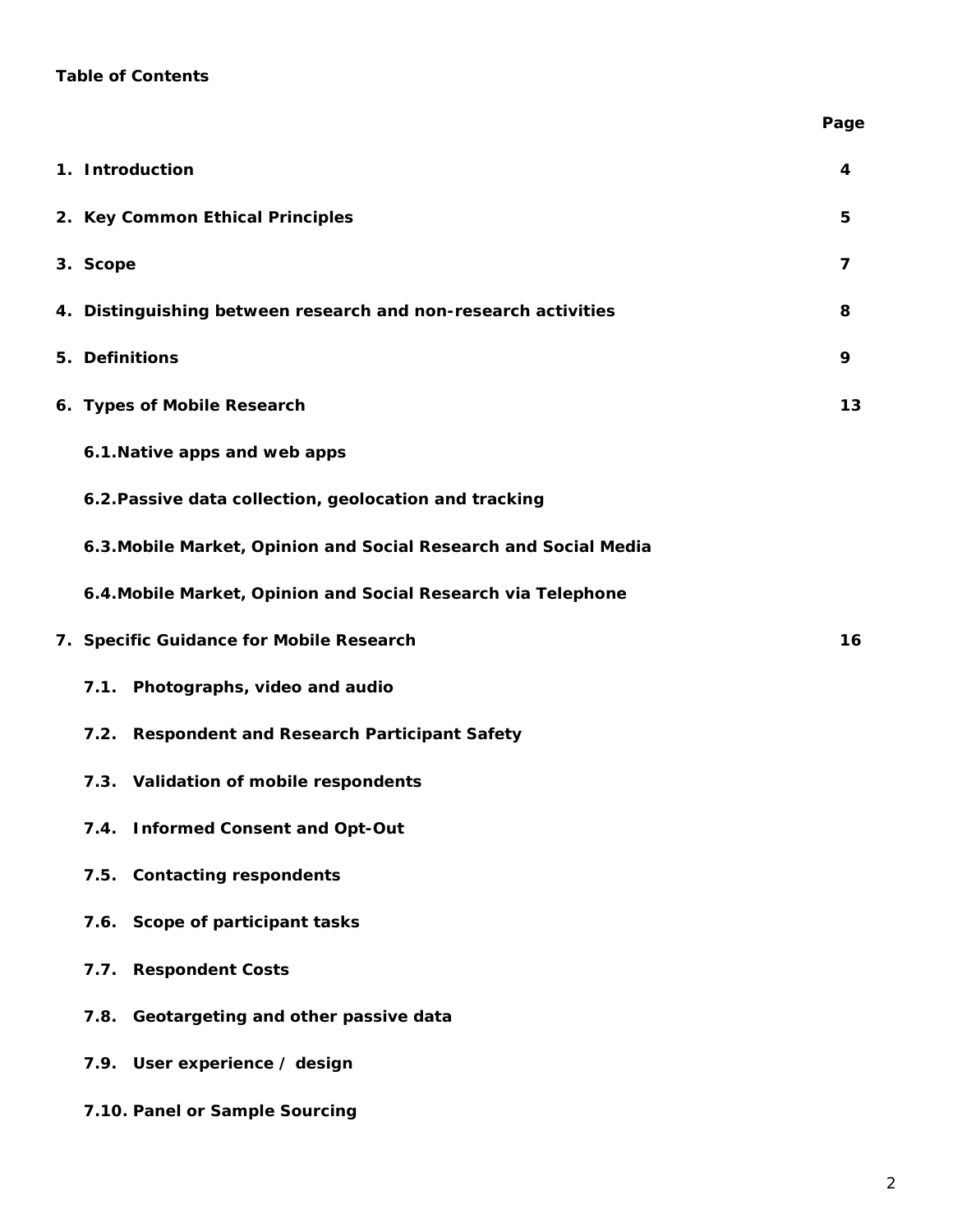#### **7.11. Children**

## **7.12. Data and Information Security**

## **Appendix 1 – Principles and Fundamental concepts 21**

- **AMSRS**
- **CASRO**
- **MRS**

## **Appendix 2 – Legal requirements 25**

- **Australia**
- **United States**
- **United Kingdom**

**Appendix 3: Contract/Policy Guidance for Subcontractors/Third Party Suppliers of Mobile Research and Related Services 29**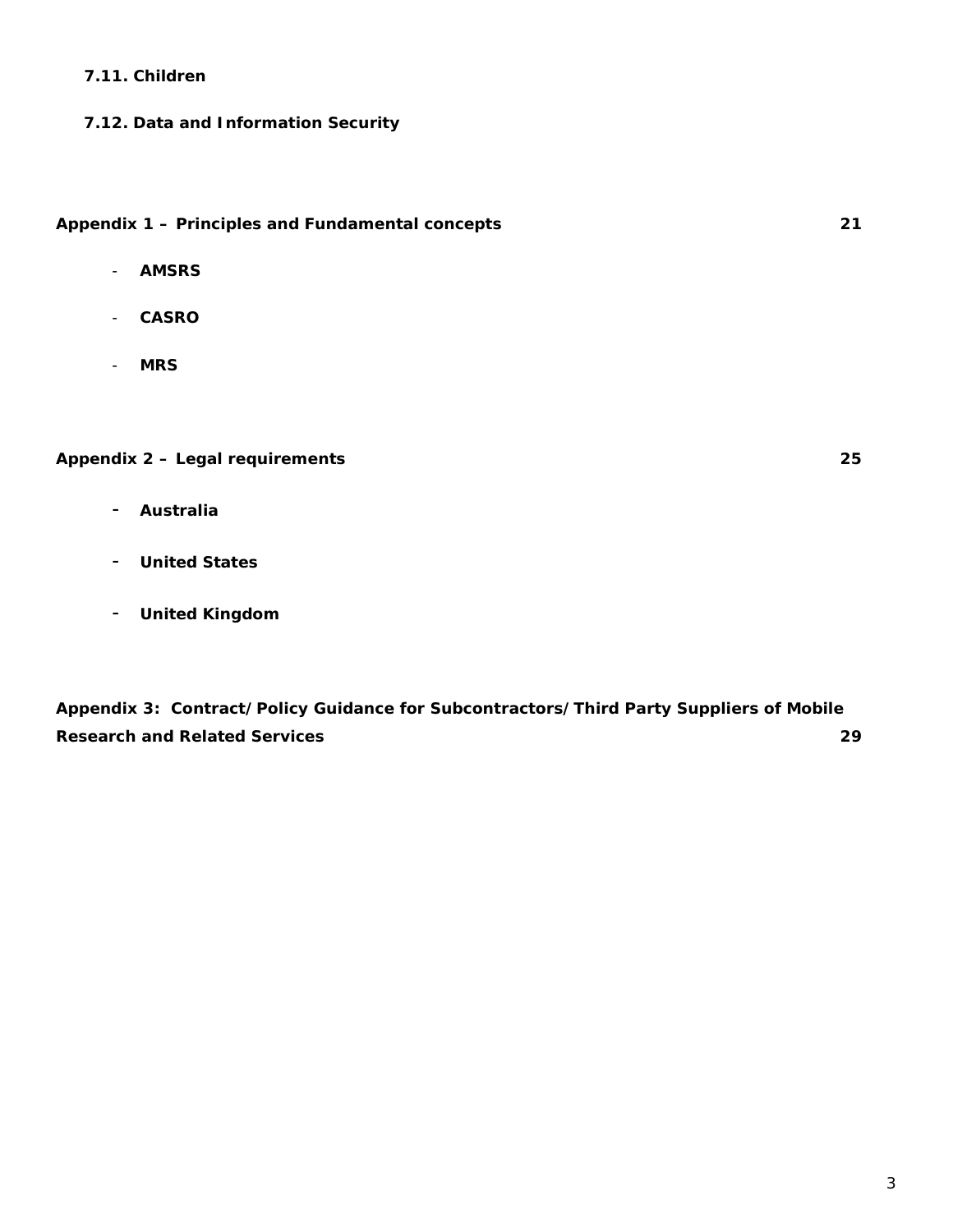### **1. Introduction**

The emergence of mobile technology has transformed the way people communicate and is rapidly becoming the preferred mode of telephone communication globally. Market, opinion and social researchers have already devised and applied numerous research approaches using mobile technology. It is the goal of these guidelines to promote standards and best practices for mobile research.

These guidelines cover mobile market research and provide contemporary guidance for research organizations. They also acknowledge that mobile research occurs in a dynamic environment. Accordingly these guidelines seek to establish ethical principles that research organizations can apply to specific technologies and methods as they emerge and develop.

It is important to note that these guidelines are based on the AMSRS Code of Professional Behaviour, the CASRO Code of Standards and Ethics and the MRS Code of Conduct. These codes provide a broad foundation that covers the fundamental ethical and professional principles that govern all forms of research and separate research from marketing, sales, and advertising. This document underscores the need to maintain the distinction between market, opinion and social research, and marketing/PR activities in mobile research as in all other research modes and methodologies.

Throughout these guidelines we use "must" when describing a principle that researchers are required to implement in order to comply with the AMSRS, CASRO and MRS codes previously cited. We use "should" when describing a principle that researchers may implement in different ways depending on the research design in question.

This document also recognizes that governmental regulations in this area are evolving and that there may be different laws and regulations in different countries. Therefore, these guidelines are based on the principles underlying current laws and regulations in different countries with respect to privacy and data protection, and intellectual property. It is critical for researchers to comply with all applicable governmental regulations and laws and be aware that even stricter standards and rules may apply in other jurisdictions, including the regional, national or international level.

In summary, these guidelines have been written to satisfy several needs: (a) to be consistent with the spirit and intent of existing laws; (b) to reflect the industry's ethical and professional principles set out in our professional codes and (c) to be sufficiently broad and flexible to address both current and anticipated trends in mobile research.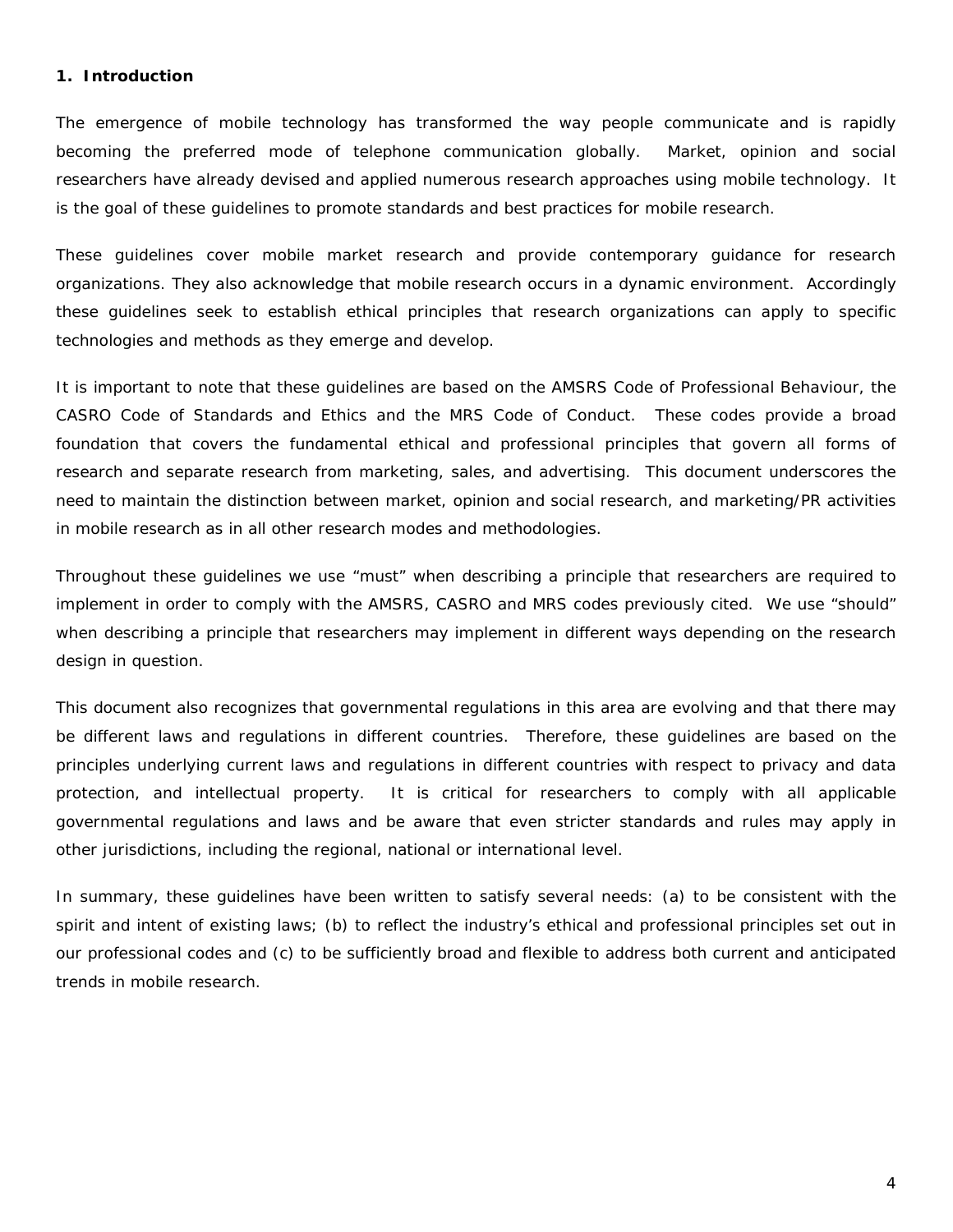#### **2. Key Common Ethical Principles**

These Mobile Research Guidelines are based on the common ethical standards that are applicable to all forms of research and are laid out in the codes of AMSRS, CASRO and MRS. The full set of principles and fundamental concepts are set out in Appendix 1. The key common ethical principles for research can be summarized as follows:

#### *2.1 Distinguishing Market, Opinion and Social Research from Other Purposes*

Research organizations must not permit personally identifiable information they collect in a research project to be used for direct marketing, sales, or advertising or permit any direct action to be taken toward an individual based on his or her participation in research. Disclosure of any personally identifiable information must be in accordance with the limitations and responsibilities described in the applicable industry association codes.

#### *2.2 Voluntary participation*

Where participants and researchers **directly** interact, informed consent must be obtained in accordance with applicable privacy and data protection laws, regulations and relevant code. In all situations where informed consent must be obtained, participants must understand the purpose and use and voluntarily choose to participate.

#### *2.3 Transparency*

With mobile market research, transparency to the research participant is critical. Research organizations must disclose all applicable information about their activities to research participants in a timely and open manner and must provide details on how the researcher uses and shares the participant's information.

#### *2.4 Confidentiality*

Research organizations are responsible for protecting the disclosure of participant data to third parties, including clients and members of the public. This includes the identity of individual research participants as well as their personally identifiable information. This information can only be shared if the participant expressly requests or permits such disclosure.

#### *2.5 Privacy*

Research organizations have a responsibility to strike a proper balance between the need for research in contemporary life with the privacy of individuals who become the participants in the research.

#### *2.6 Avoidance of harm*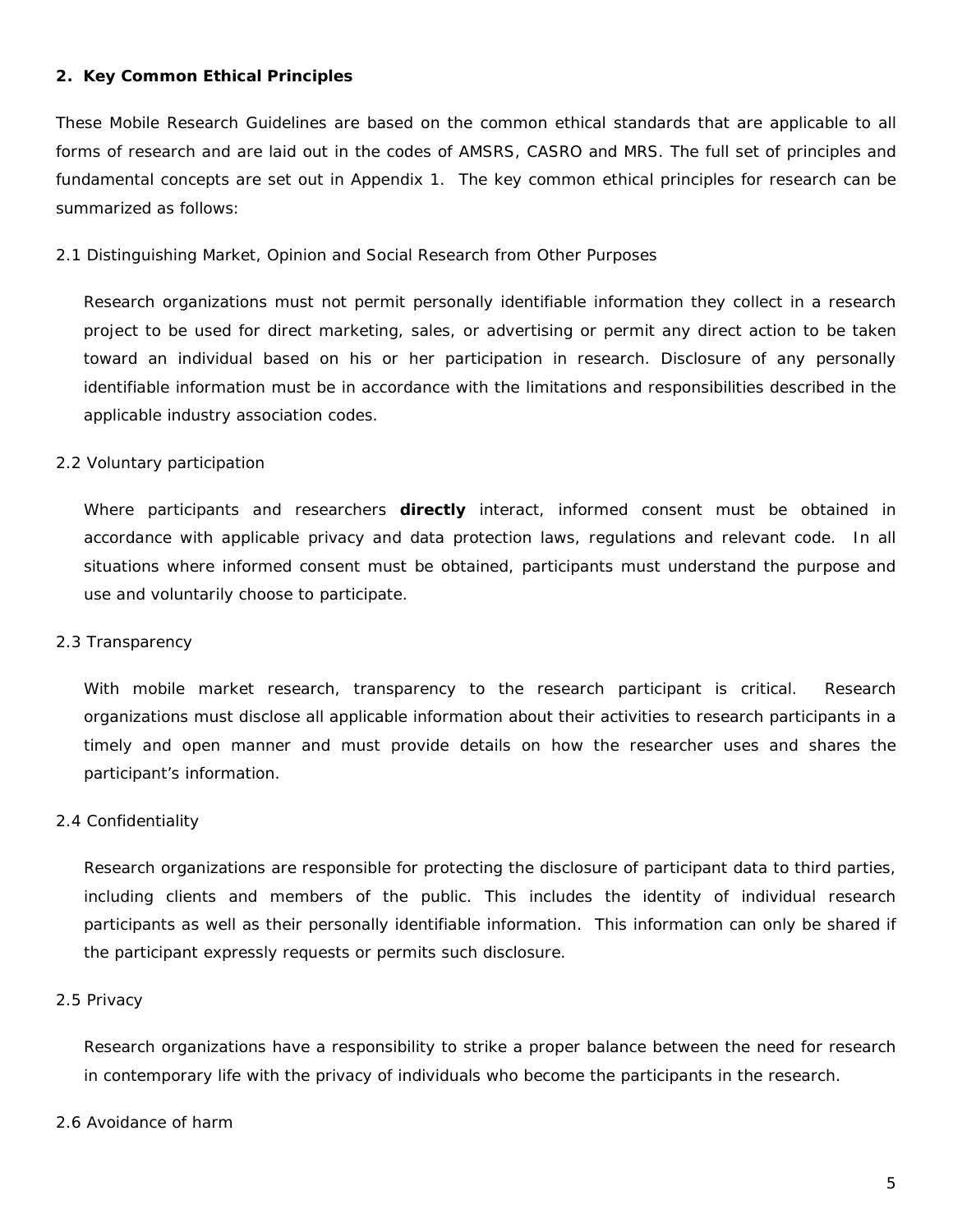Research participants will be protected from unnecessary and unwanted intrusions and/or any form of personal harassment.

## *2.7 Professionalism*

Researchers must exercise independent professional judgment and at all times apply their skills to the best of their ability.

## *2.8 Compliance with the law*

Research organizations must comply with existing local, national, and international law and regulations governing privacy, data protection, data security and the disclosure, receipt and use of personally identifiable information or personal data. In particular, researchers must establish a clear legal basis for the processing of personal data, especially where data is not obtained directly from the individual participant. Of special consideration is the compliance with legal requirements (e.g., US-EU Safe Harbor requirements, Binding Corporate Rules or applicable contractual provisions) relating to the international transfer of personally identifiable information or personal data. Also applicable are considerations as to whether the country to which the data is transferred offers an adequate level of data protection.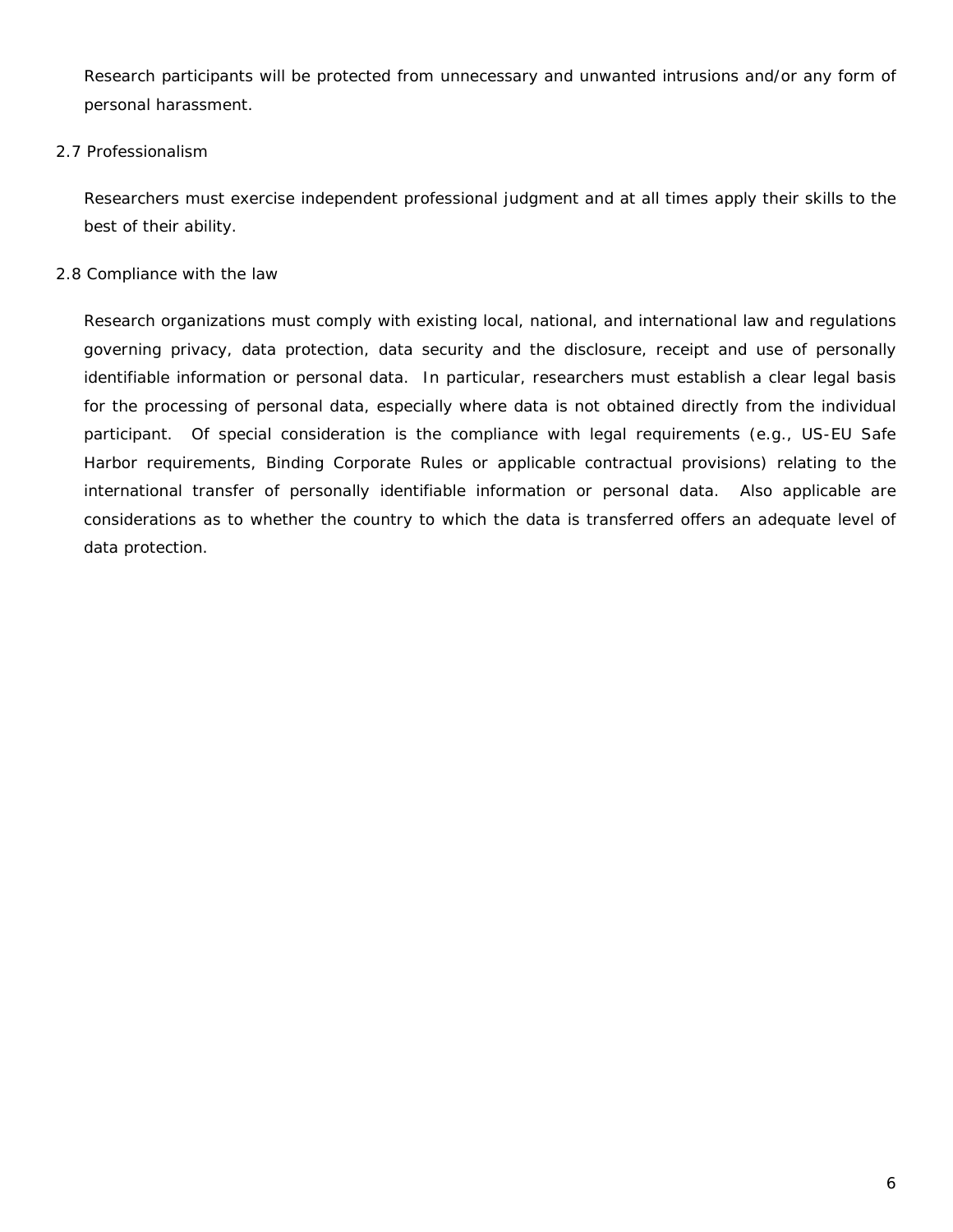## **3. Scope**

These guidelines cover the collection of data with mobile technology (including basic mobile phones, feature phones, smartphones, tablets and other mobile devices) for market, opinion or social research purposes. These guidelines cover research using browser-based and downloaded applications. This includes video and voice data collection as well as passive data collection. These guidelines also apply to research conducted by using voice or text message (SMS) to contact respondents on their mobile phones.

These guidelines offer interpretation of rules and provide additional best practice information. They do not create new rules or legal obligations.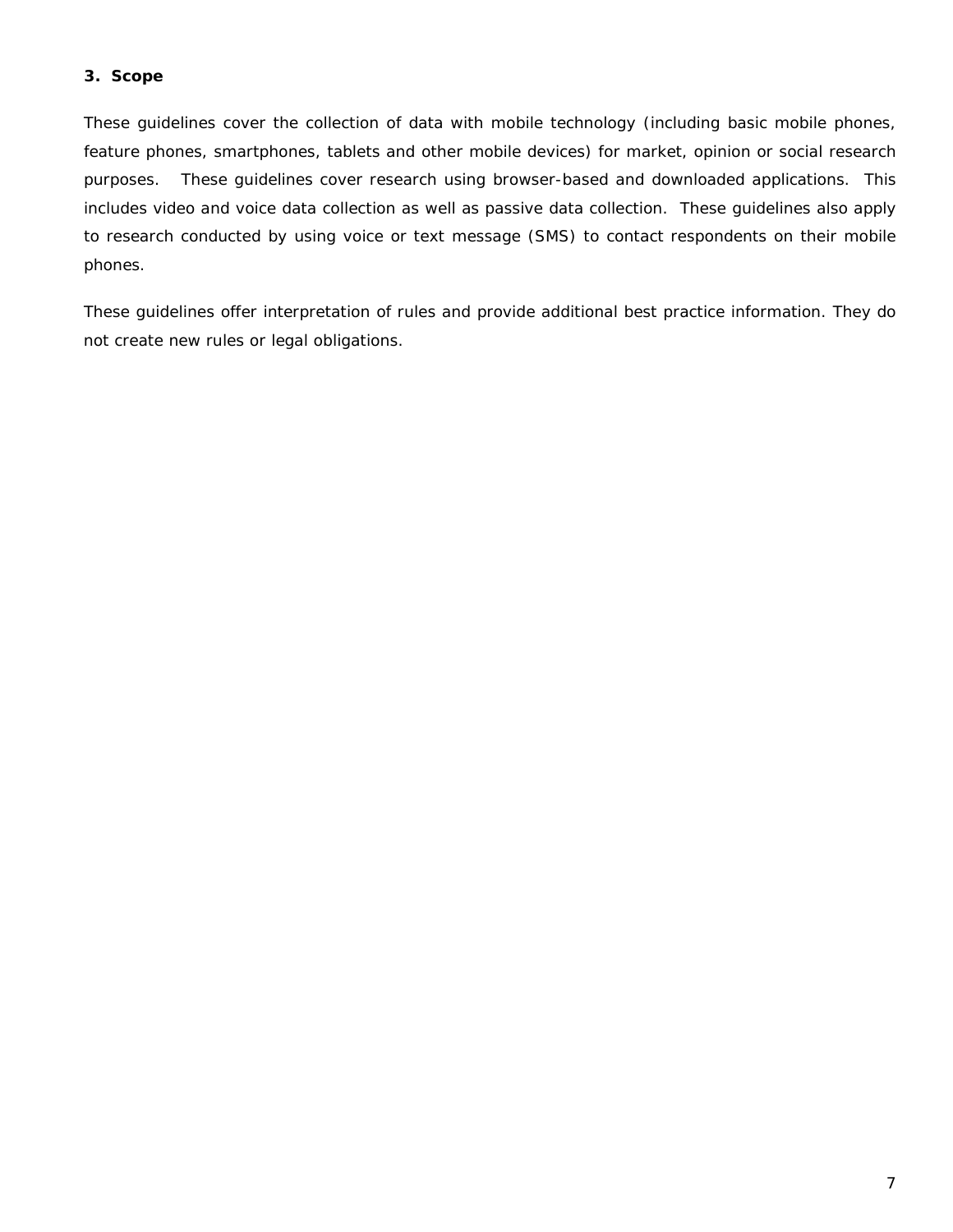#### **4. Distinguishing between research and non-research activities**

Just as with all research it is required in mobile research to distinguish between research and nonresearch activities. In some cases, those taking part in research could be exposed to sales and PR messages as part of the research process. This is permissible provided the purpose is for research and the applicable industry codes permit it. In situations where participants are exposed to sales and PR messages for purposes other than research, these activities cannot be referred to as research.

Research organizations must be transparent in their dealings with mobile market research participants, and not represent as market research any project that has another purpose. To promote clarity and protect the reputation of both the researcher and market research, the research services (and the organization or company carrying them out) must be presented in such a way that they are clearly differentiated from any non-research activities. To ensure the public is not confused when mobile research data are being used by an organization involved in both research and non-research activities, it is recommended that:

• the company's privacy policy and promotional literature differentiate the different services that are being offered, and clearly separate market research from other activities;

it be easy for participants and others to contact the research organization carrying out the research;

• people making inquiries not encounter obstacles or organizational structures that create confusion about research sponsorship (e.g., by having to interact with a non-research organization or deal with non-research staff when they raise queries or complaints about market research activities); and

the introduction used when contacting a participant clearly defines the purpose, never leaving the impression that the exercise has a research purpose if it does not.

These requirements do not prevent research organizations from being involved in non-research activities, provided that the purpose of collecting personally identifiable data is not misrepresented. Further, they do not in any way restrict the right of the organization to promote the fact that it carries out both market research and other activities, provided that the activities are clearly differentiated and conducted separately, in a manner consistent with the relevant laws and applicable research association codes.

Finally, when research organizations engage in non-research marketing activities, these activities must be conducted in a manner consistent with relevant laws and applicable marketing association codes. These activities and any associated websites, software applications and forums must be clearly labeled so as to permit participants, clients, legislators and regulators to easily understand what is a research activity and what is a non-research activity.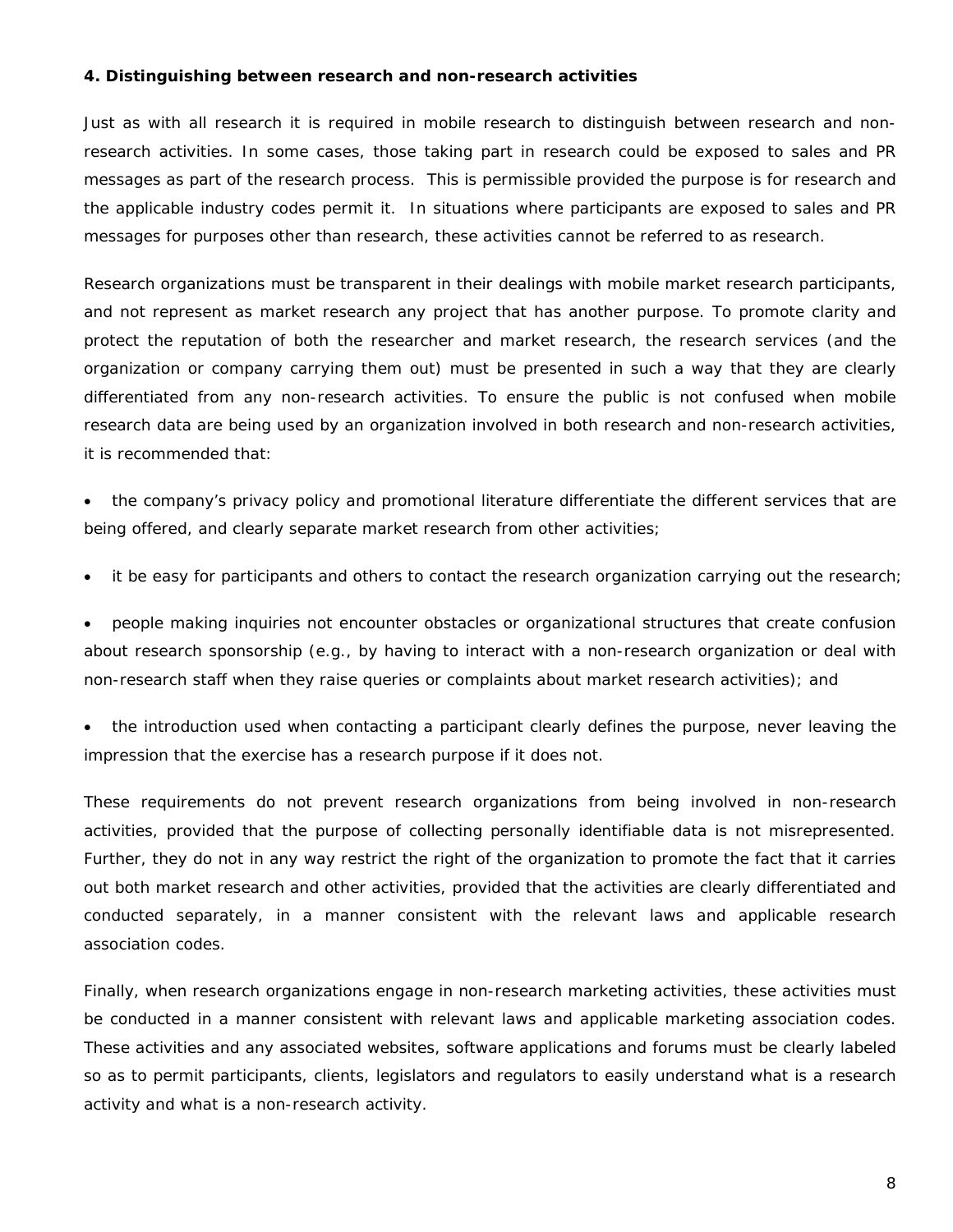#### **5. Definitions**

Throughout these guidelines, there are a number of specific terms, with the following meanings:

**5.1 App data –** Data generated by or associated with a computer software application.

**5.2. Client –** An individual, organization, company, department or division, internal or external that requests, commissions or subscribes to a research project.

**5.3. Confidentiality --** A set of rules or a promise that limits access or places restrictions on certain types of information.

**5.4. Cookies --** Cookies are text files containing small amounts of information, which are downloaded to a computer, mobile device or other device when a user visits a web site. Cookies are then sent back to the originating web site on each subsequent visit, or to another web site that recognizes that cookie. Cookies are useful because they allow a web site to recognize a user's device.

Cookies serve many different functions that include making website navigation more efficient, remembering user preferences, and generally improving the user experience. They can also help to ensure that offers a user gets online are more relevant to them and their interests.

**5.5. De-duplication –** For access panels, a process to remove individuals who are registered more than once on the same access panel so they are included and represented only once. For sample surveys, a process to remove individuals who attempt to complete a survey or are offered a survey more than once. This can occur if a panelist or survey respondent is a member of more than one panel or sample source (panel or sample source overlap) and is selected to participate in a survey that is split across sample sources or fails to recall previously participating in a given survey.

**5.6. Device ID --** A technology-enabled system that establishes a set of configuration data about a respondent's device (computer, smartphone, etc.), which it transforms to create a "machine" or device fingerprint. Such systems assume the "machine fingerprint" uniquely identifies a device using device settings and characteristics associated with an individual device or, potentially, an individual user account. Device ID systems apply to computers, mobile devices, and other devices accessible via the Internet where surveys can be completed.

Note: Device ID is also referred to as digital fingerprinting and browser fingerprinting

**5.7. Geolocation --** The identification of the real-world geographic location of an object, such as a mobile phone or an Internet-connected computer. Geolocation may refer to the practice of assessing the location or to the actual assessed location.

**5.8. Geo fencing –** Assigning a virtual perimeter around a geographic location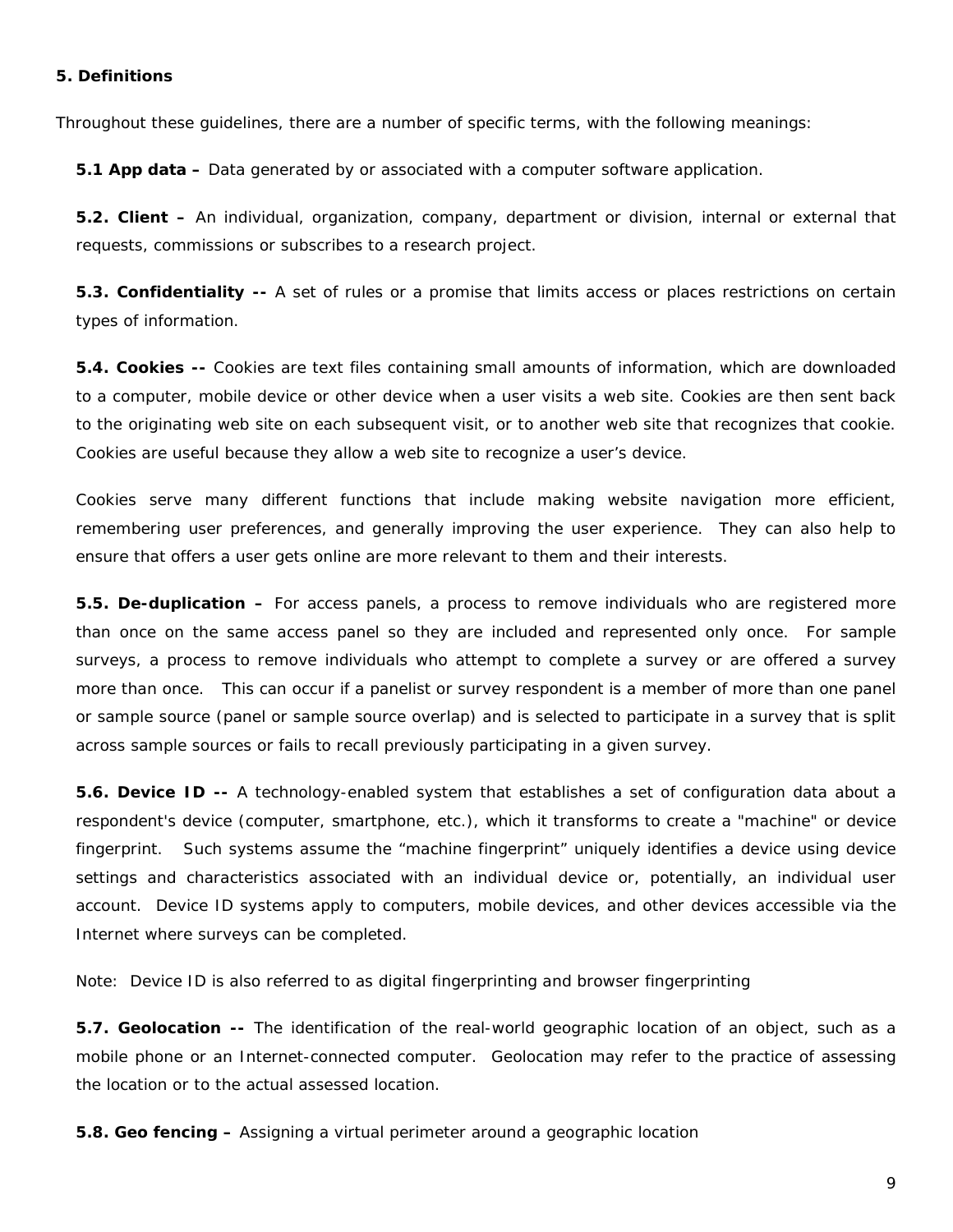**5.9. Geo validation –** Process of validating a geographic location that is recorded or reported.

**5.10. GPS (Global Positioning System) --** A space-based satellite navigation system that provides location and time information in all weather conditions, anywhere on or near the Earth where there is an unobstructed line of sight to four or more GPS satellites.

**5.11. Informed Consent –** Agreement by a respondent or participant to participate in research, made with complete knowledge of all relevant facts, such as the risks involved or any available alternatives. Consent may be withdrawn by the respondent at any time. Such agreement can be collected in written or electronic form. A record of the agreement, how it was obtained and the date and time the agreement was obtained must be kept.

**5.12. Market Research –** the systematic gathering and interpretation of information about individuals or organizations using the statistical and analytical methods and techniques of the applied social sciences to gain insight or support decision making. The identity of the research participant is never revealed to the user of the information without the participant's explicit consent. In addition, no sales, marketing, or advertising approach is made to participants as a direct result of their having provided any information.

**5.13. Mobile Market Research --** Any research done on a mobile phone or mobile device; wherever people may be - at home, work, out, abroad, etc.

**5.14. Mobile Device –** A mobile device (also known as a handheld device, a tablet or simply a handheld) is a small, hand-held computing device, typically having a display screen with touch input and/or a miniature keyboard and weighing less than 2 pounds / 0.9 Kg.

**5.15. Mobile Phone --** A mobile phone (also known as a cellular phone, cell phone and a hand phone) is a device that can make and receive telephone calls over a radio link while moving around a wide geographic area. There are three types of mobile phones:

- **Basic Mobile Phone -** A mobile phone with few or no features beyond basic dialling and messaging.
- **Feature Phone -** A feature phone is a mobile phone that has less computing ability than a smartphone, but is Internet enabled and has additional functions over and above a basic mobile phone. It is intended for customers who want a lower-price phone without all the features of a smartphone.
- **Smart Phone -** A smart phone is a mobile phone built on a mobile operating system, with more advanced computing capability and connectivity than a feature phone.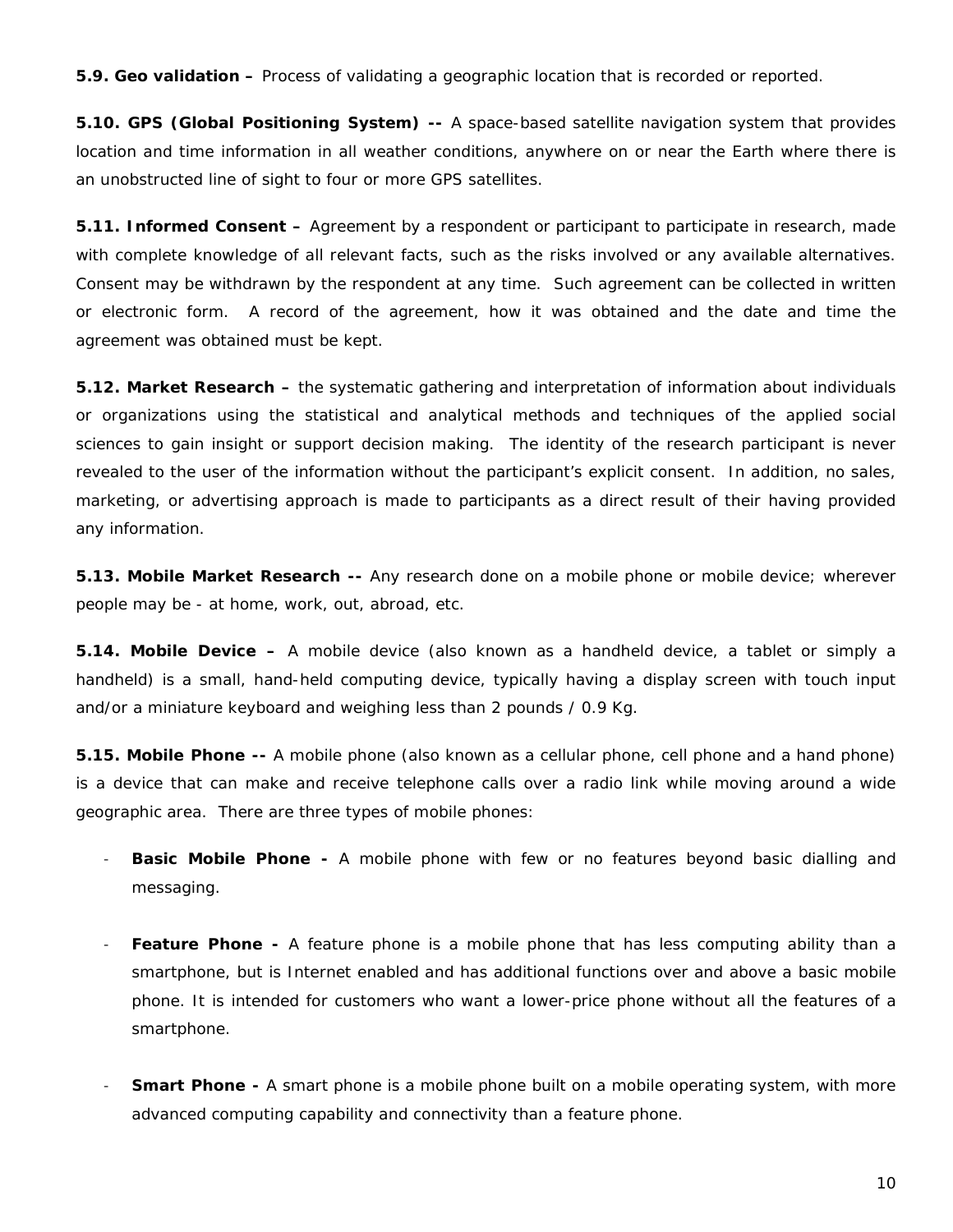**5.16. Mobile applications (available on feature phones and smart phones) –** There are two basic types of mobile applications: native mobile apps and mobile web apps:

- **Native mobile app:** A native mobile app is an application that is coded in a specific programming language for a specific mobile device operating system. Native mobile apps provide fast performance and a high degree of reliability. They also have direct access to and a high level of control over a mobile device's features such as its camera. In addition, native apps have the capability to be used without an Internet connection.
- **Mobile Web app:** A mobile Web-based application that is accessed over a network connection using HTTP, rather than existing within a device's memory. Mobile web applications often run inside a Web browser. However, mobile web applications also may be client-based, where a small part of the program is downloaded to a user's mobile device, but processing is done over the Internet on an external server. While some mobile web apps can access mobile device features such as its camera, the level of control isn't at the same level as that of a native mobile app.

**5.17. Passive Data Collection –** In the context of mobile market research, the capture of data from a respondent's or participant's mobile device without them doing anything active to provide it. This data can include user preferences, configuration information, device usage (including app and data usage), geolocation data, etc. Informed consent must be obtained when using passive data collection.

**5.18. Personally Identifiable Information (PII) –** Information that can be used to uniquely identify, contact, or locate a single person or can be combined with other sources to uniquely identify a single individual (may also be known as Personal Data). PII definitions vary by jurisdiction.

#### **5.19. Sensitive Information**

"Personal Data" is information that relates to an identifiable living natural person. The person may be identifiable from the information in itself, or in combination with other information in the possession of the data controller.

"Sensitive Personal Data" is a specific class of information that may be specifically defined in some jurisdictions such as Europe or Australia. In such jurisdictions, "Sensitive Personal Data" may include information such as racial or ethnic origin, political opinions, religious beliefs, physical or mental health or condition, sexual orientation, and criminal record.

In this Guideline "Sensitive information" refers to a broader class of personal data that may harm or adversely affect the individual. This may be because the respondent may find it upsetting to be asked to disclose this information or, if improperly disclosed, the information could potentially harm or embarrass the individual. This may include financial information, or information about family or personal relationships.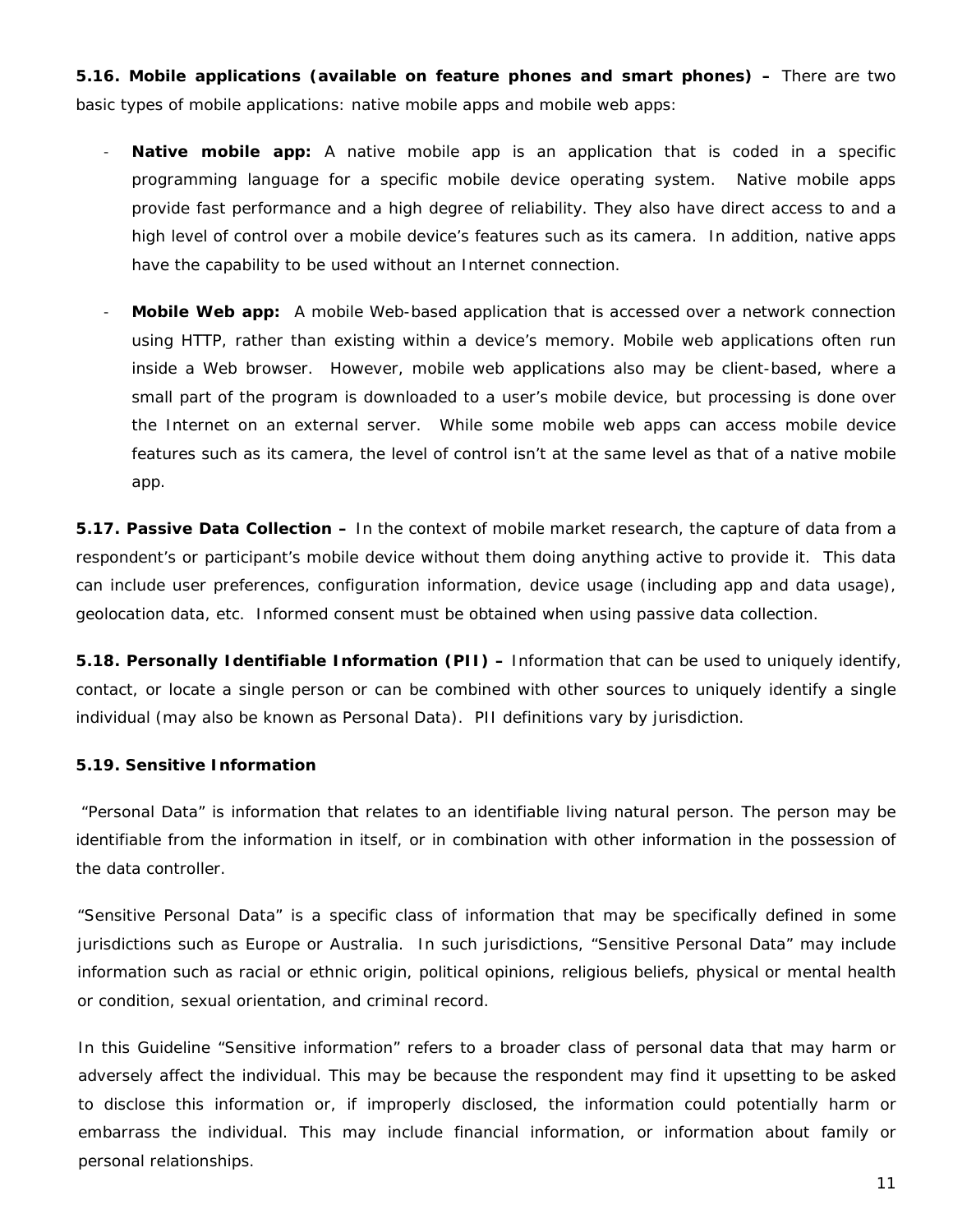Personal data collected in a research project must be relevant and not excessive.

**5.20. Research** – The practice of engaging in market, opinion or social research.

**5.21. Research Organization –** Any individual, company or other entity (such as a not-for-profit organization or government agency) carrying out, or acting as a consultant on a market, opinion or social research project, including those working in client organizations.

**5.22. Respondent or Participant --** Person from whom or about whom data are collected.

**5.23. SMS --** Short Message Service (SMS) is a text messaging service component of phone, web, or mobile communication systems, using standardized communications protocols that allow the exchange of short text messages between fixed line or mobile phone devices.

**5.24. Social Media Data –** Data about the interactions among people regarding their creation, sharing and exchanging of information and ideas in [virtual communities](http://en.wikipedia.org/wiki/Virtual_community) and [networks](http://en.wikipedia.org/wiki/Virtual_network)**.**

**5.25. Survey --** A detailed study of a market or geographical area to gather data on attitudes, impressions, opinions, satisfaction level, past or intended consumer behaviors, etc., by polling a section of a population.

**5.26. Web browsing history --** Refers to the list of web pages a user has visited recently -- and associated data such as page title and time of visit -- which is recorded by web browser software for a certain period of time.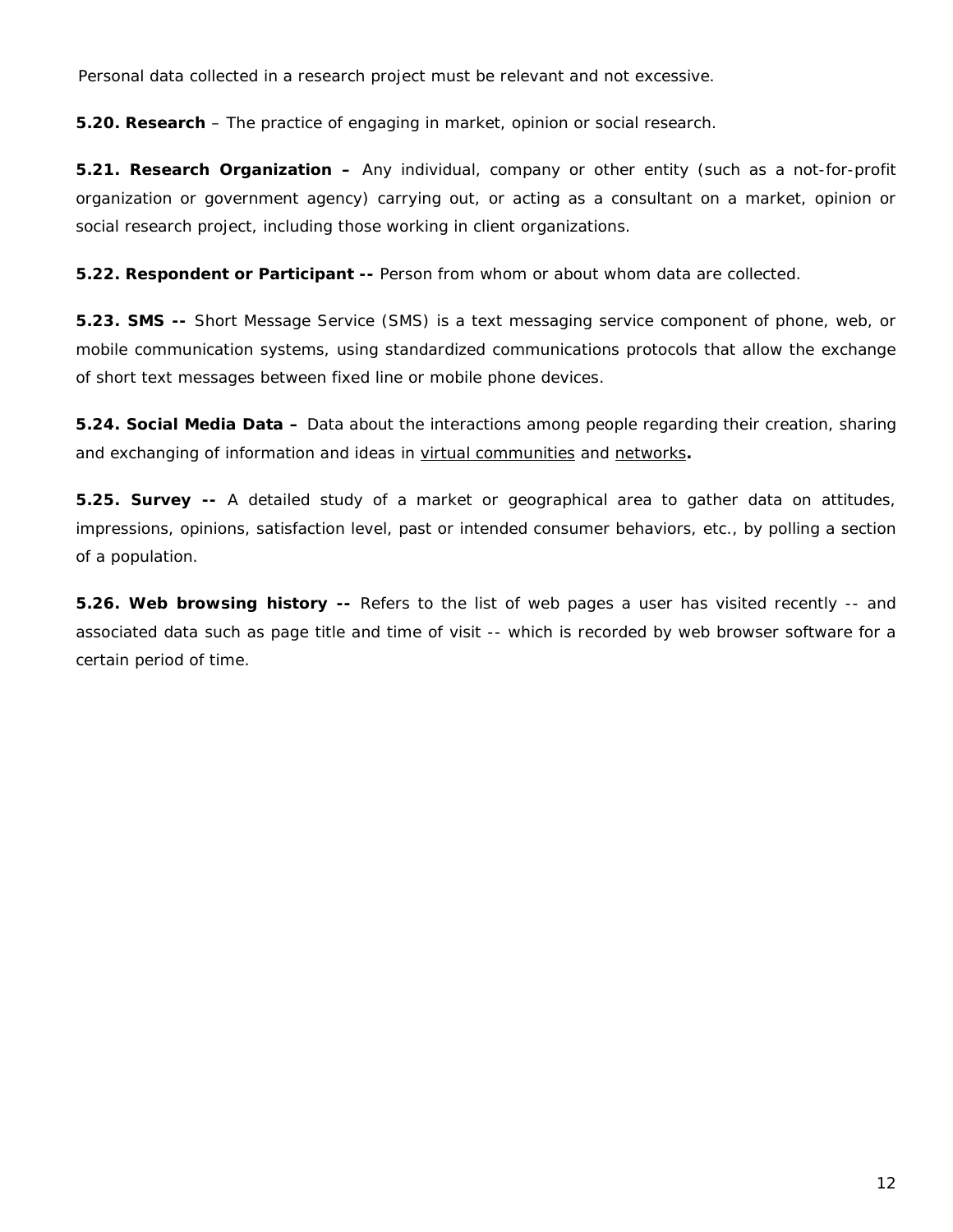## **6. Types of mobile research**

## **6.1 Native mobile apps, downloadable apps and mobile web apps**

When a native mobile app, downloadable app or a mobile web app is used, researchers must obtain consent and offer respondents an easy to use mechanism to provide that consent. Researchers must not:

- install software that modifies the mobile settings beyond what is necessary to conduct research;
- install software that knowingly causes conflicts with the operating system or cause other installed software to behave erratically or in unexpected ways;
- install software that is hidden within other software that may be downloaded or that is difficult to uninstall;
- install software that delivers advertising content, with the exception of software for the purpose of legitimate advertising research;
- install upgrades to software without notifying users and giving the participant the opportunity to opt out;
- install software that inordinately drains battery life;
- install software that causes any costs to the participant that aren't reimbursed by the research organization
- install or utilize geolocation tracking software that would compromise the participant or their personal data;
- create a risk of exposing personal data during data transmission or storage;
- change the nature of any identification and tracking technologies without notifying the user;
- fail to notify the user of privacy practice changes relating to upgrades to the software; or
- collect identifiable data that may be used by the app provider for non-research purposes; or
- extract information from the mobile device or phone unless this information is part of the purpose of the study (and informed consent is obtained).

Researchers must provide applicable clear and easy to understand privacy policy and T&C (Terms & Conditions) documents that are easy to access via the mobile device being used for research participation. In addition, researchers must demonstrate due diligence in ensuring all of the above. In the case of sensitive data (including personal information), this data can only be collected with informed consent and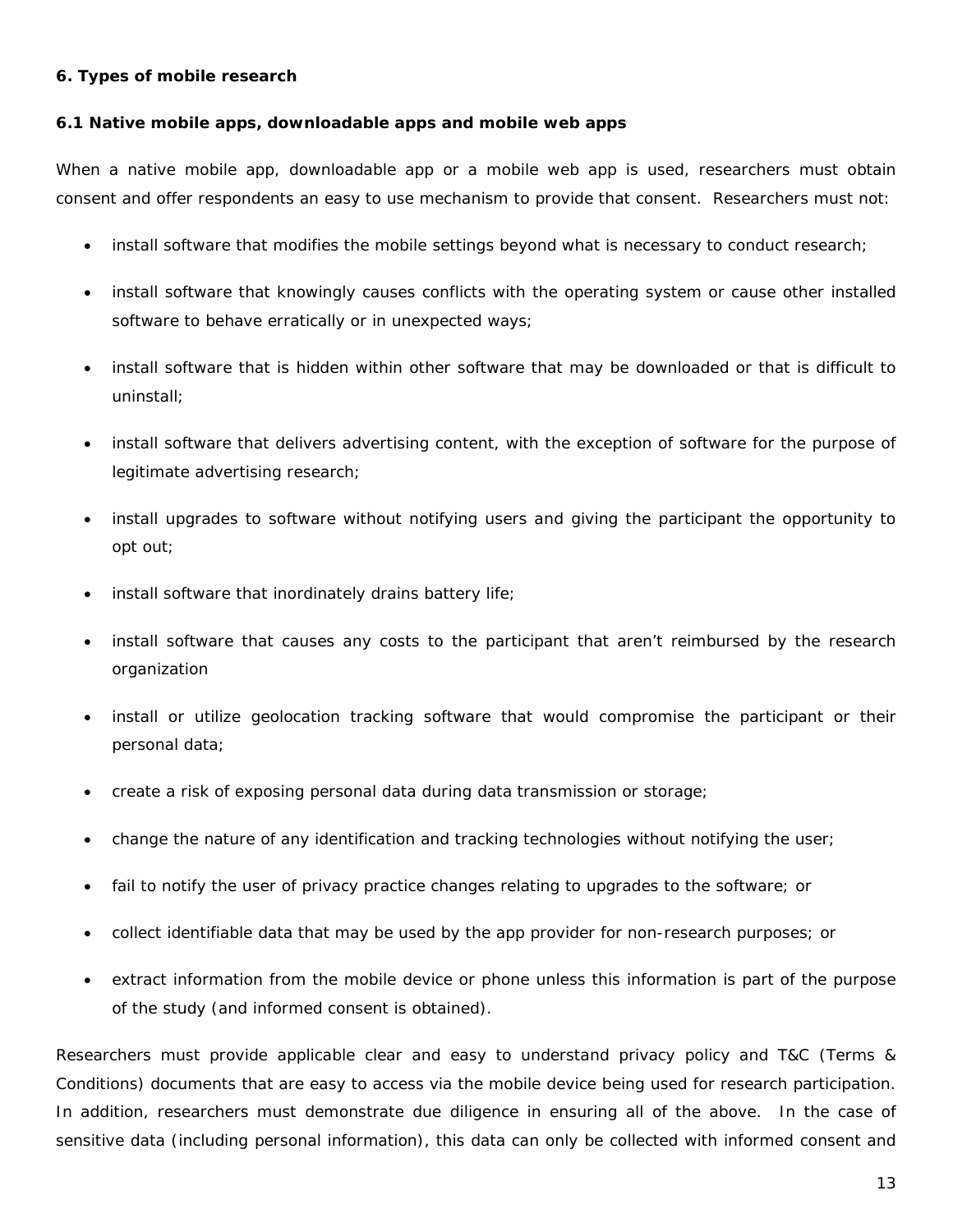can then only be used in accordance with applicable law, regulation and relevant research association codes.

Finally, researchers must provide easy to access technical support and clearly communicate how that technical support can be obtained.

### **6.2 Passive data collection, geolocation and tracking**

Passive data collection refers to research methods that collect data without the traditional use of survey questions. In many cases and in jurisdictions, this data will be considered personal data. Sources of passive data include web browsing history, app data, loyalty data, geolocation data, social media data and data generated by/obtained from mobile devices. Much of this data can be combined with survey data.

As with personal data, researchers in many jurisdictions will have to set out a clear legal basis for using and processing this data, including its use to target or trigger survey invitations, and obtaining the informed consent of the individuals concerned..

## **6.3 Mobile Market, Opinion and Social Research and Social Media**

Mobile devices are being increasingly used for the collection and use of social media data. While this presents new opportunities for researchers, it presents new obligations as well; specifically the obligations to protect research participant privacy, handling personal data complying with the service owners' Terms of Use (ToU), and obtaining necessary permission for the reproduction of material subject to copyright.

For more information, please refer to the CASRO Social Media Guidelines and MRS discussion papers on Online Data Collection and Privacy.

### **6.4 Mobile Market, Opinion and Social Research via Telephone**

With the increase in mobile phone penetration, more and more respondents are participating in telephone research via their mobile phone. In this case the following considerations apply:

• Mobile research participants may incur costs as a consequence of participating in research. While specific costs will vary substantially by country and service provider and service plan, they can include standard telephone charges in addition to charges for data downloads, online access, text messaging and roaming charges and standard telephone charges. If possible, the researcher should design the study so that participants do not incur any cost. If this is not possible, the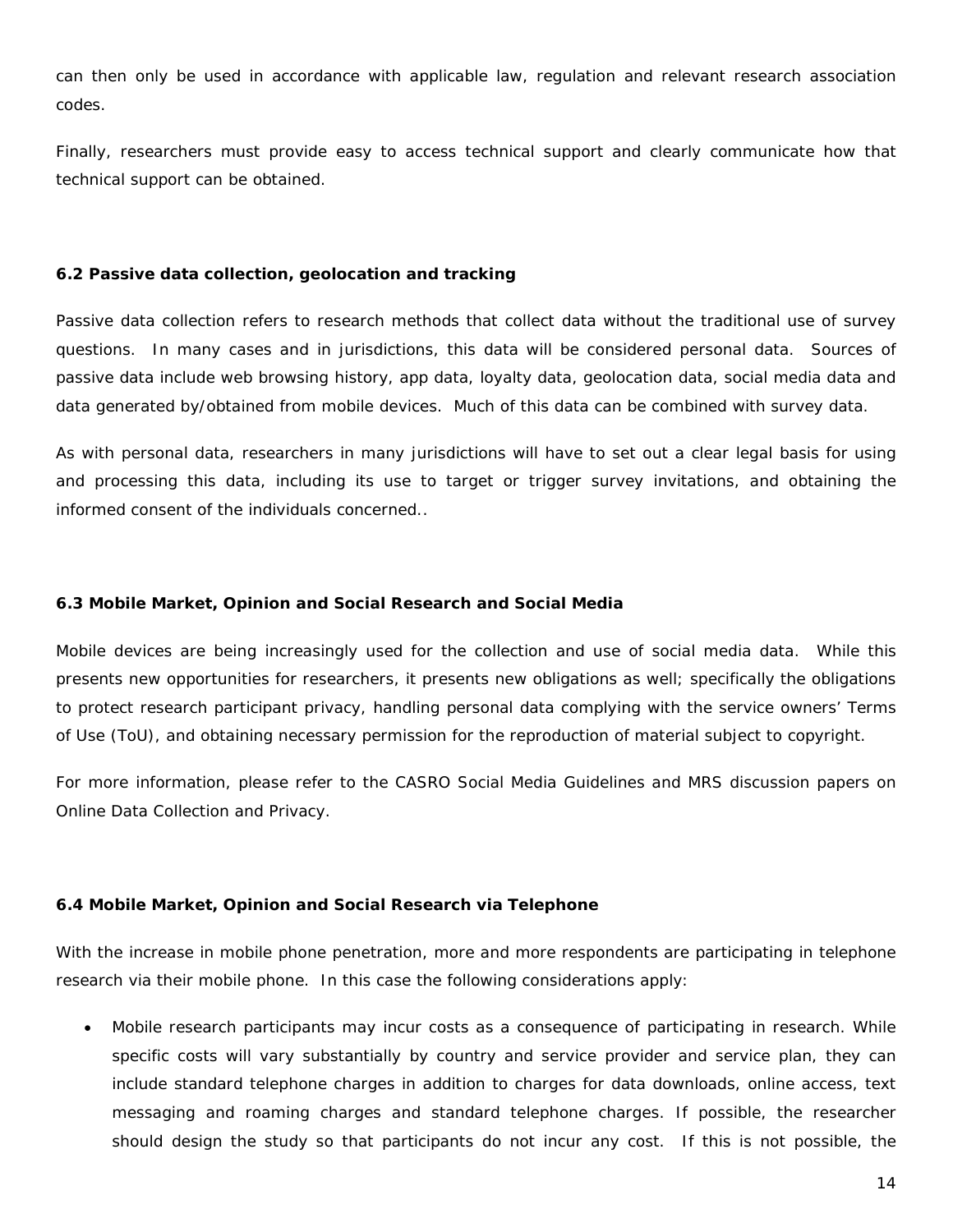researcher must be prepared to appropriately compensate the respondent. This compensation can take the form of an incentive.

• When the research design involves calling mobile phones, researchers may sometimes contact potential respondents who are engaged in an activity or in a setting not normally encountered in landline-based calling. This might include driving a vehicle, operating machinery, or walking in a public space. In such cases, the interviewer should confirm whether the potential respondent is in a situation where it is legal, safe and convenient for the potential respondent to take the call. If the interviewer does not receive confirmation, then the call should be terminated while allowing the possibility of making further attempts at another time.

Applicable laws and regulations governing the calling of mobile phones with which researcher organizations must comply with are listed in Appendix 2.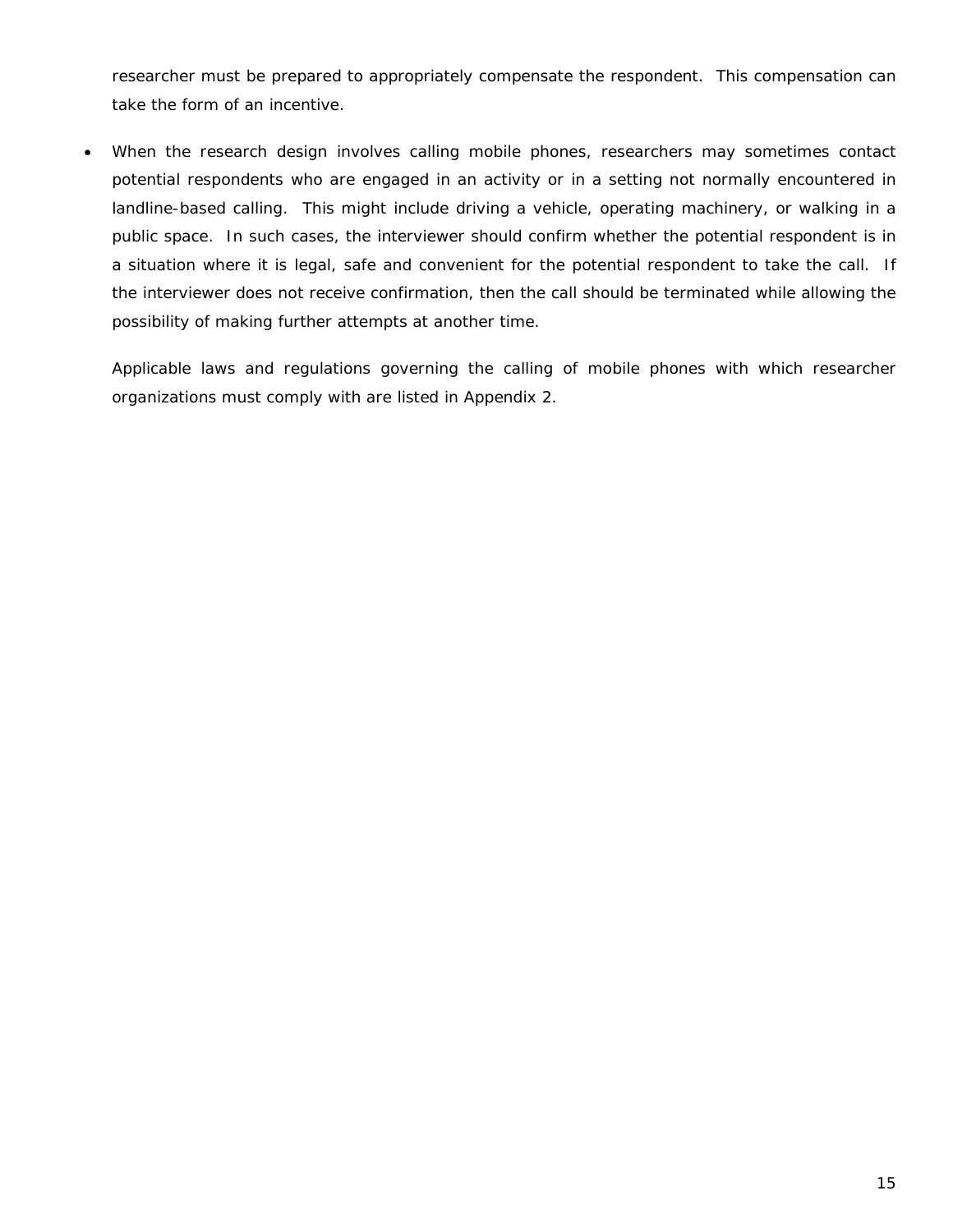#### **7. Specific Guidance for Mobile Research**

#### **7.1 Photographs, video and audio**

The capabilities that smartphones and other mobile devices have to create, store and transmit photographs, video and audio provides a new set of tools for researchers. Two such examples are the ability to enhance existing ethnography and mystery shopping methods.

In such cases and any other where a digital image that contains an individual's face that is clearly visible so that permits the individual to be identified, that image is considered personally identifiable data. Accordingly, all photographs, video and audio recordings gathered, processed and stored as part of a research project must be handled as personally identifiable information. They can only be shared with a client or research user if the participant gives his or her permission. And then only to achieve a research purpose. Information that has been suitably anonymized (such as through pixelisation or voice modification technology) so that it is no longer personally identifiable can be shared with a client or research user client.

The guideline recognizes that there may be instances in which individuals other than the participant is captured in a photograph, video or an audio recording. In such cases, researchers must gain permission and it is important to note that it may be not be possible to gain permission. While these individuals are not research participants and it may not be possible to obtain permission, the researcher has responsibility to provide the same privacy protections. This means obtaining permission from all participants. For participants and individuals who are not participants, this means appropriately pixelating or anonymizing the photograph, video or audio recording.

In addition, researchers must not instruct participants to engage in surveillance of individuals or public places. Participants should be given specific limited tasks (e.g., capturing interactions with friends, or images of objects or displays) that do not involve monitoring a particular area, where personal data would be captured without the consent of the individuals impacted.. When recorded observation of a location is undertaken, clear and legible signs indicating that the area is under observation along with the contact details for the researcher or research organization performing the research should be posted. Cameras should be situated so that they monitor only the areas intended for observation.

Researchers must also caution participants against taking photos or recording in places where these activities are not allowed. Such places include government buildings, banks, schools, airport security areas, private spaces or areas where prohibiting the use of cameras are posted. In all cases, researchers should be aware of all applicable local laws and customs and conduct their research appropriately.

Finally, researchers must take special care when photographing or recording children. It must never be done without the permission of the parent or legal guardian. As indicated above, if permission cannot be obtained, images of children must be appropriately pixelated or anonymized.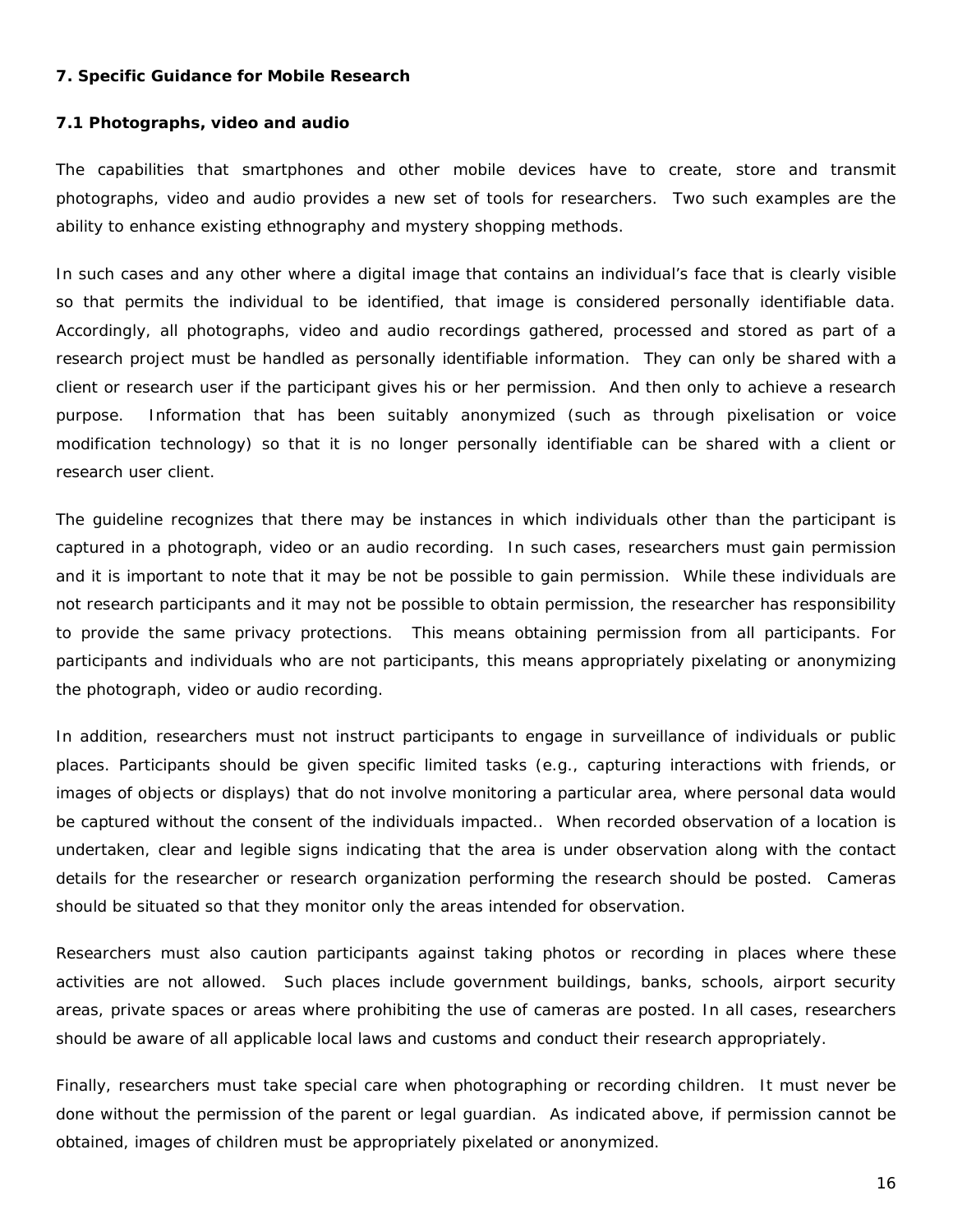## **7.2. Respondent and Research Participant Safety**

As indicated in **"6.4. Mobile Market, Opinion and Social Research via Telephone,"** participants may sometimes be contacted when they are engaged in an activity or are in a setting not normally encountered in landline-based calling.

This is also the case with other mobile research activities and might include driving a vehicle, operating machinery, or walking in a public space. Accordingly, the researcher must communicate the risks and request that participants defer participation until such time where they can safely participate.

Applicable laws and regulations governing the use of mobile phones and devices with which research organizations must comply with are listed in Appendix 2.

## **7.3. Validation of mobile respondents**

As with other forms of online research, researchers will need to perform appropriate panelist/respondent and data validation. This includes the removal of fraudulent and inattentive respondents. Many of the technologies and techniques applied to other forms of online research apply. These include cookies, deduplication approaches and device ID.

With mobile market research, validation may now also be performed using geolocation technology or geolocation data. In some jurisdictions, geolocation may be considered personal data. Accordingly, researchers in those jurisdictions will have to set out a clear legal basis for processing and using this data and obtaining the informed consent of the individuals involved.

### **7.4. Informed Consent and Opt-Out**

As mobile research will often collect personally identifiable information, the following conditions must be met:

- Privacy Policy and Terms and Conditions documents must clearly describe the data that will be collected and how it will be used;
- Informed Consent must be obtained from participants and appropriately recorded; and
- Participants must be able to easily opt-out.

Due to the screen constrains of mobile devices, researchers should consider using layered privacy notices. A layered notice usually consists of a short notice plus a longer notice. The short notice contains basic information, such as the identity of the organization and the way the personal data will be used.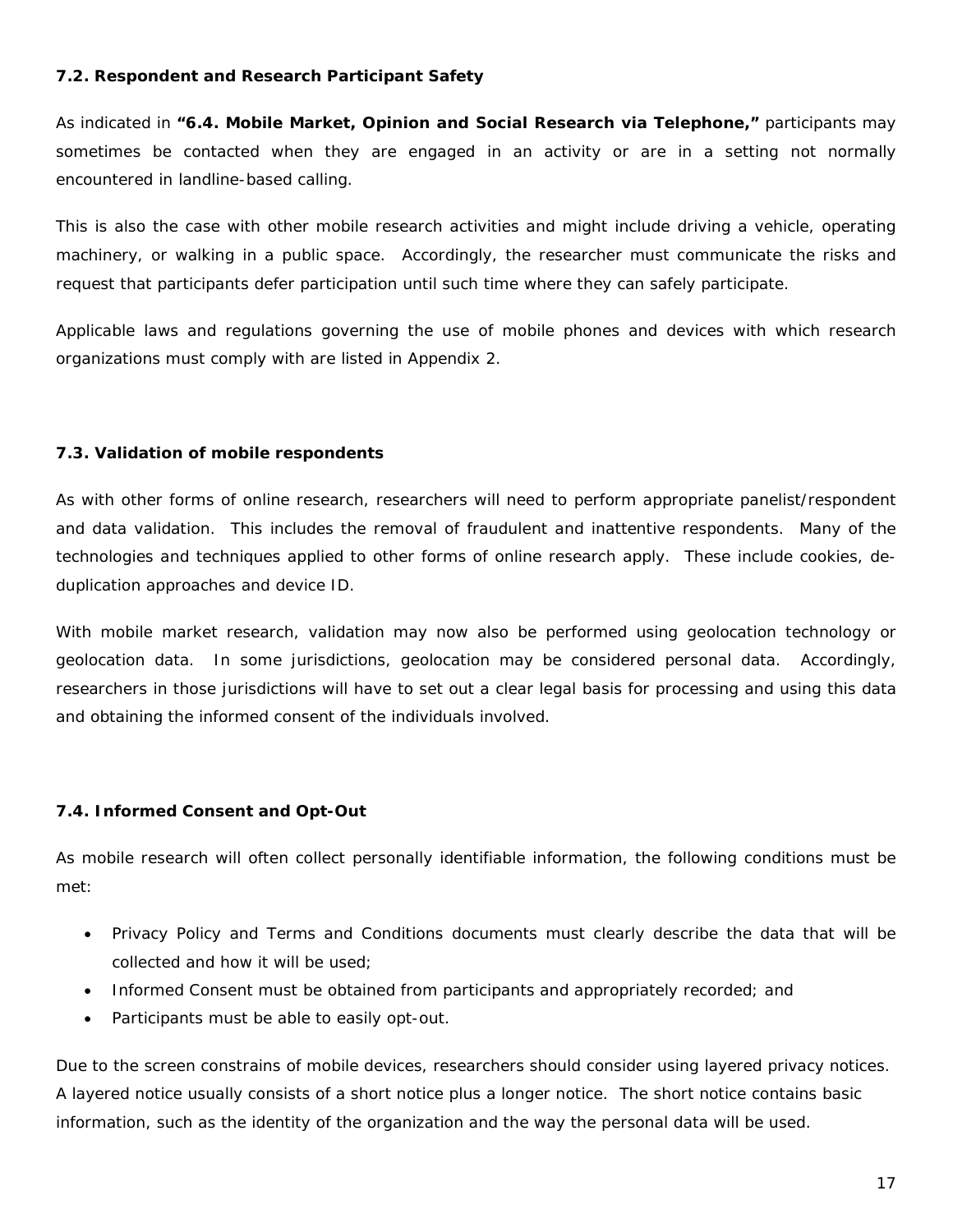It is important that respondents have sufficient information based on this short notice alone to give informed consent. For example, rather focusing on things respondents probably already know, such as the types of data to be provided by the respondent (e.g. name, age, opinions), the short notice should place an emphasis on data, practices and uses which are invisible to them (geo-location, secondary use, data sharing, data retention).

The short notice contains a link to a second longer notice which contains much more detailed information. Regardless of device users should be able to find the information they are looking for without having to scroll through screens designed to be viewed from a desktop.

### **7.5. Contacting respondents**

Under the CASRO Code interviews must take place at time convenient for respondents. The MRS Code of Conduct limits contact to 9am to 9pm Monday to Saturday, 10 am to 9pm Sunday, unless otherwise agreed in advance. AMSRS has the ACMA Research Calls Industry Standard regarding permissible times to call. These are Monday to Friday from 9am to 8:30pm, Saturday and Sunday from 9am to 5pm. Calls are prohibited on National public holidays, unless otherwise agreed in advance.

The purpose of these rules is to avoid unreasonable intrusion into the private lives of respondents. Accordingly, researchers should contact respondents only a reasonable times, obtain permission to send updates and notifications by email or SMS and other direct message applications. Researchers should not use excessive reminders. Law and regulation regarding email contact, SMS messaging and opt-out requirements must be complied with.

#### **7.6. Scope of participant tasks**

The researcher should ensure that any task presented to a participant is of an appropriate length and suitable format. This includes optimizing the format across devices and excluding specific devices if the survey is too long or too complex for a particular device. The likely length of the data collection and the likely time commitment from participants must be clearly explained. Participants must not be deliberately misled regarding the likely time commitment. When applicable, it should be made clear that participants can complete the research at a time convenient to them within the schedule dictated by the project field period.

#### **7.7. Respondent Costs**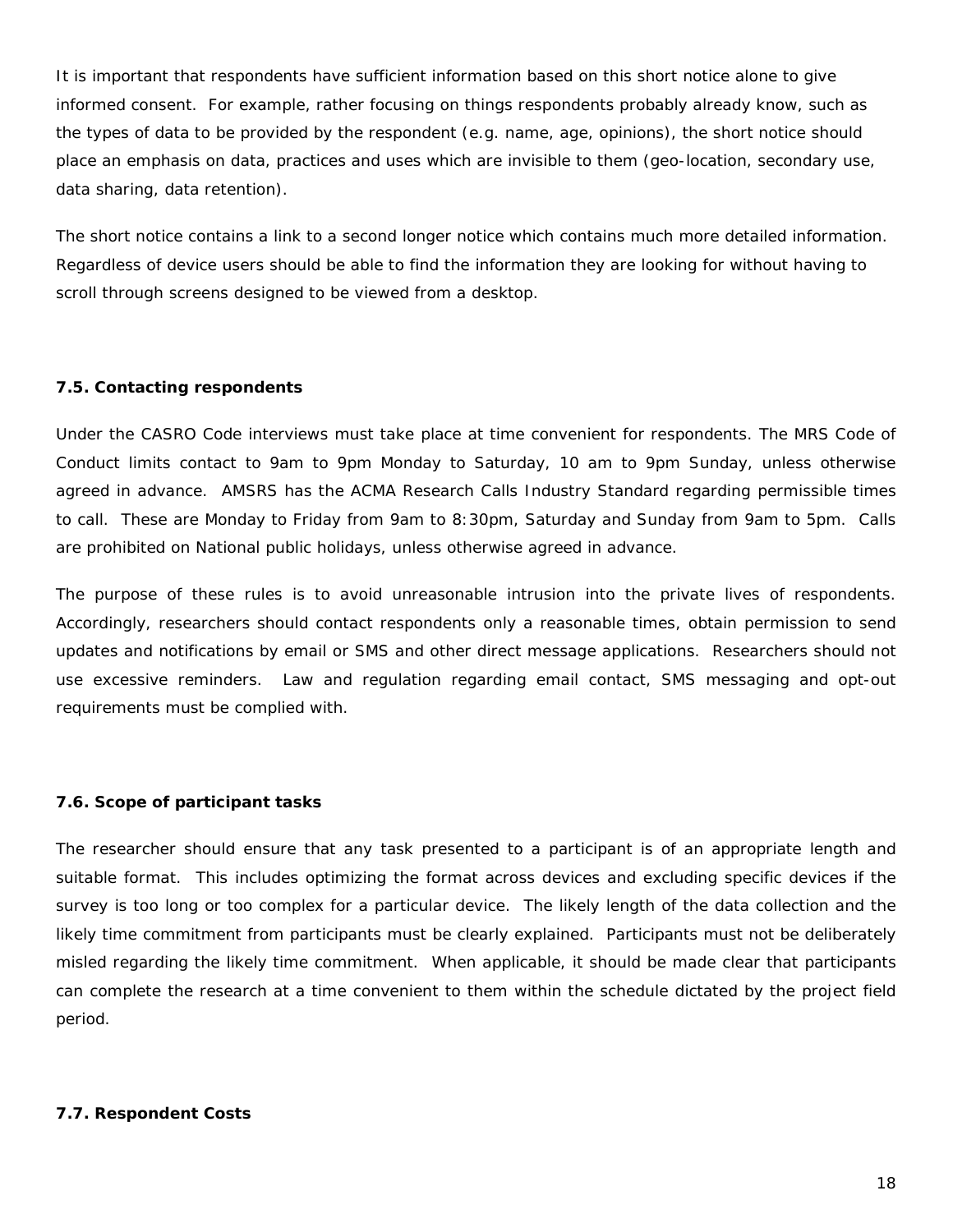As indicated in **"6.4. Mobile Market, Opinion and Social Research via Telephone,"** research participants may incur costs as a consequence of participating in research. While specific costs will vary substantially by country and service provider and service plan, they can include standard telephone charges in addition to charges for data downloads, online access, text messaging and roaming charges and standard telephone charges. If possible, the researcher should design the study so that participants do not incur any cost or at minimum, the researcher must notify the participant about the cost of any potential data charges (including roaming charges which could impact participants who are traveling) and give the participant an opportunity to opt-out.. If this is not possible, the researcher must be prepared to appropriately compensate the respondent. This compensation can take the form of an incentive. Finally, as contacting participants via mobile telephone call or SMS messaging could incur cost for the participant, some jurisdictions may require prior consent.

#### **7.8. Geotargeting and other passive data**

Mobile research often uses research techniques that use passive techniques to collect data. The types of data collection can include geo-location data, app downloads, app usage, phone usage, SMS usage, email usage, camera use, etc.

In some jurisdictions, geolocation may be considered personal data. Accordingly, researchers in those jurisdictions will have to set out a clear legal basis for processing and using this data and obtaining the informed consent of the individuals involved.

#### **7.9. User experience / design**

Respondents should be given the opportunity to give a considered response (e.g. to amend responses where necessary) and use 'Don't know' or 'Not applicable' responses where appropriate.

Mobile devices are a different type of platform and as such have unique limitations to the conduct of research. Researchers should make a considered effort to adapt survey design in order to ensure a positive experience for respondents and minimize data collection bias. A clear point of contact should be available to the respondent in case they have questions during their participation in the research.

#### **7.10. Children**

Verifiable consent of a parent or responsible adult must be obtained for that child's participation in mobile research. The definition of a child varies by jurisdiction. For example: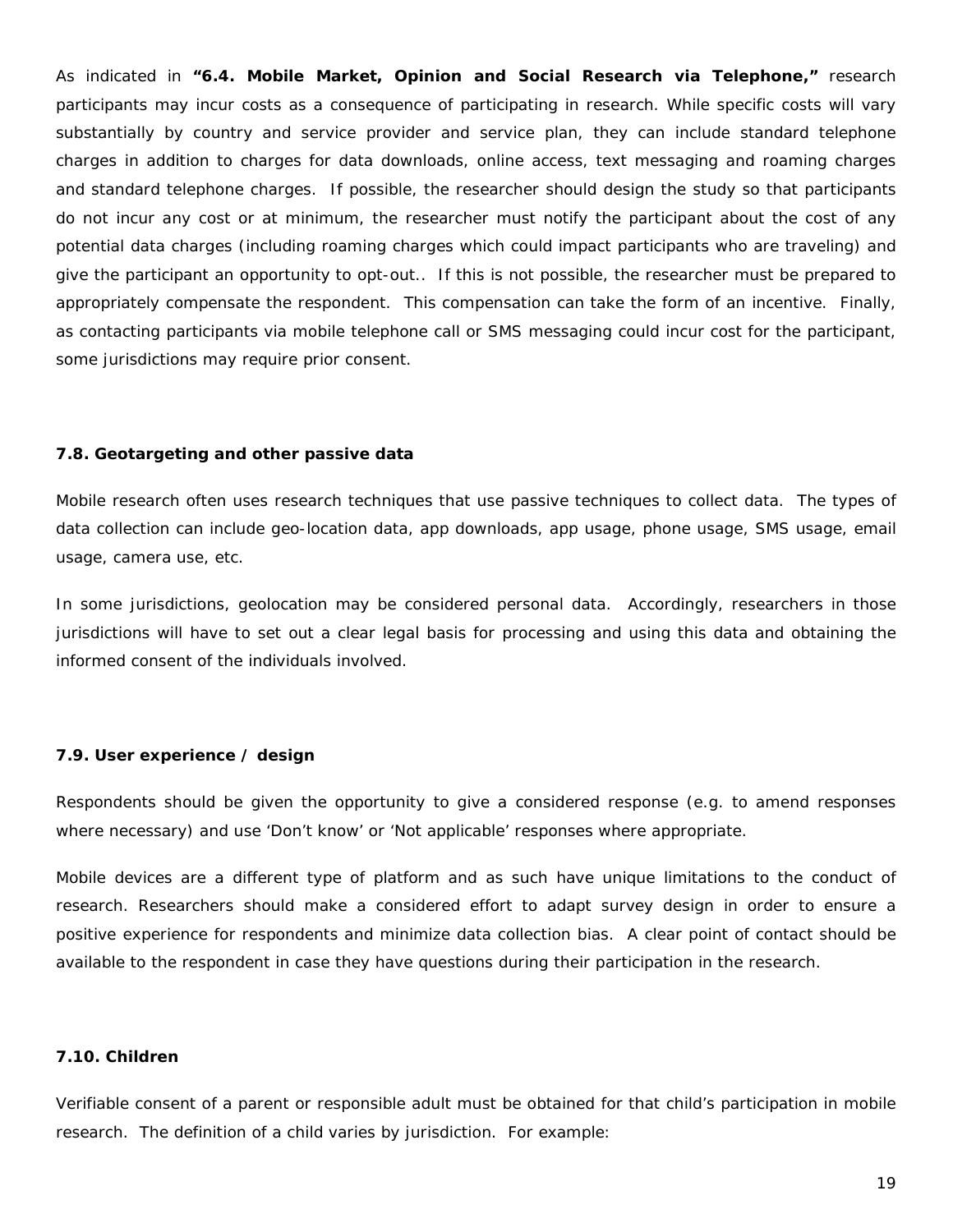- under 14 in Australia
- under 13 in the United States
- under 16 in the United Kingdom

## **7.11. Data and Information Security**

Mobile research data must be appropriately secured and protected against unauthorized access. This is essential when the data includes personally identifiable information. This includes accepted techniques including firewalls and encryption. These obligations are also incumbent upon any outsourcing partners protected by proper encryption of the online questionnaire connection and data traffic. Researchers must also ensure that any confidential information provided to them by clients or others is protected (e.g. by firewall, encryption, etc.) against unauthorized access.

Researchers must adequately protect personal data collected or stored on websites or servers. Sensitive or valuable information should be protected by reliable encryption techniques. If temporary storage of the personal data collected takes place on a server that is operated by a provider, the researcher must place the provider under the obligation to take the necessary precautions to ensure that third parties cannot access the data on the server or when it's transferred. Temporary storage of the collected data on the server must be terminated at the earliest possible time.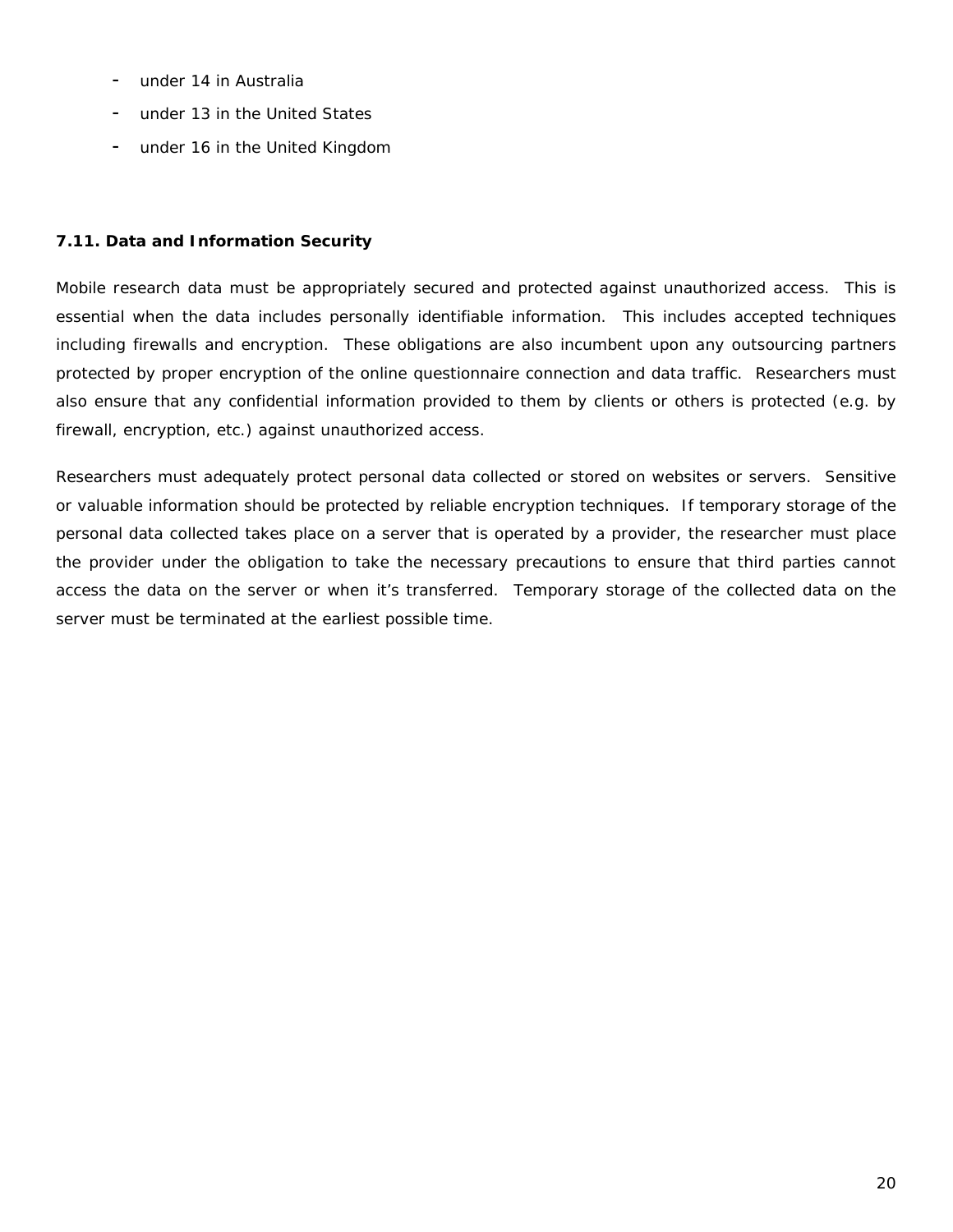## **Appendix 1**

### **Key Principles of AMSRS Code of Professional Behaviour**

Market Research depends upon the willing co-operation of the public and the business community. This co-operation is based on public and business confidence that market research is carried out honestly, objectively and without unwelcome intrusion or disadvantage to Respondents. The purpose of market research is to collect and analyze information and not to directly sell or promote goods or services, influence Respondents' opinions or engage in other non-research activities. It is in this spirit that the Code of Professional Behavior has been devised.

The general public, business community and other interested parties are entitled to complete assurance that every market research project is carried out strictly in accordance with this Code and that their rights of privacy are respected.

The key principles of professional market research have been taken from the full text of the Code of Professional Behaviour of the AMSRS and are binding on its membership. This summary of key principles cannot be taken as a substitute for the full Code.

### RESPONSIBILITIES TO RESPONDENTS

- Respondents' identities must not, without their consent, be revealed to anyone not directly involved in the market research project or used for any non-research purpose.
- Nobody shall be adversely affected or harmed as a direct result of participating in a market research study.
- Respondents must be able to check without difficulty the identity and bona fides of Researchers.
- Respondents' co-operation in a market research project is entirely voluntary at all stages; they must not be misled when being asked for their co-operation.
- No child under 14 years shall be interviewed without parents'/guardians'/responsible adults' consent.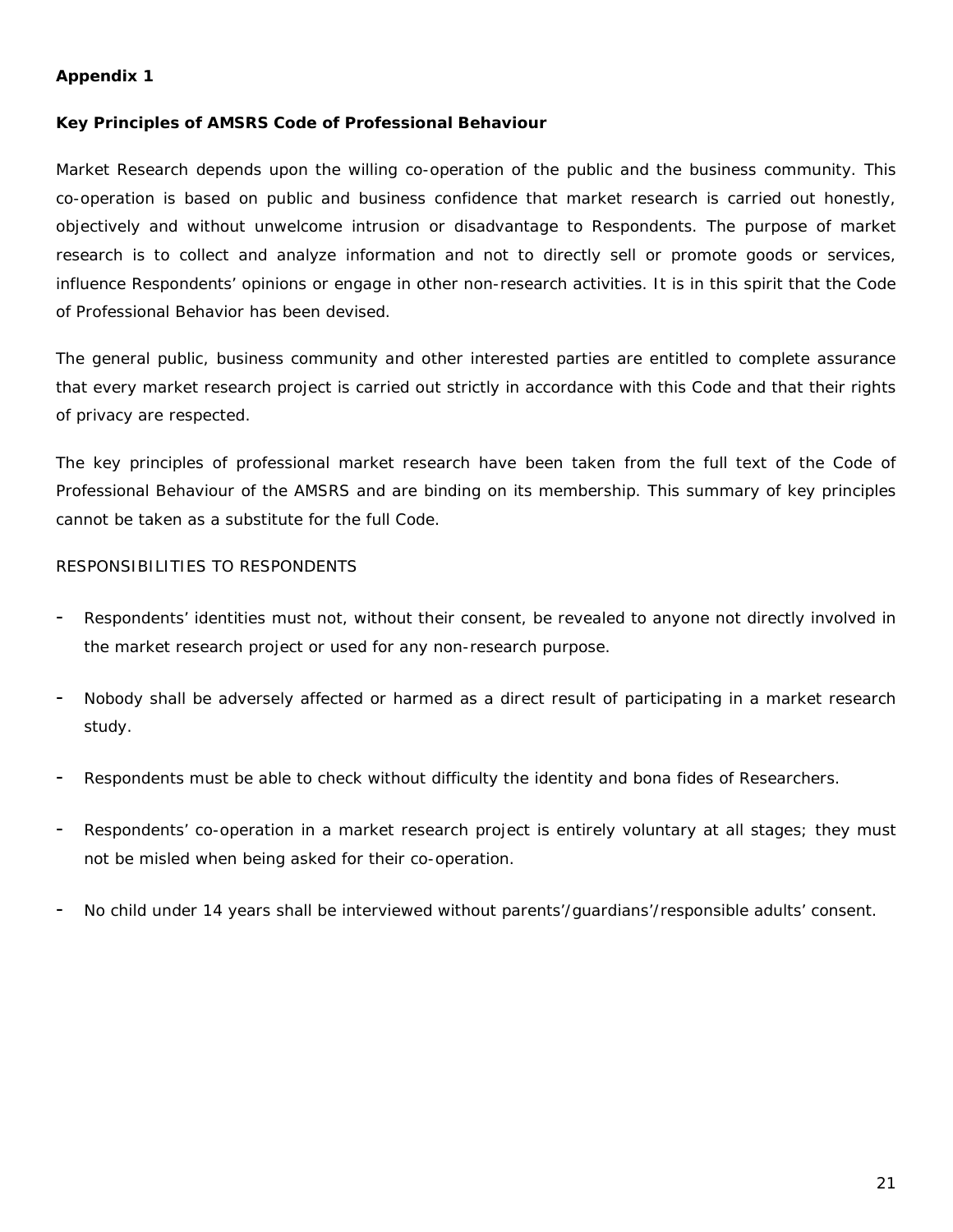## RESEARCHERS' PROFESSIONAL RESPONSIBILITIES

- Researchers must not, whether knowingly or negligently, act in any way that could bring discredit on the market research profession or lead to loss of public confidence.
- Researchers must always strive to design research which is cost-efficient and of adequate quality, and then to carry this out.
- Researchers must not undertake non-research activities (e.g. telemarketing, list building) and research activities simultaneously.

RESEARCHERS' AND CLIENTS' MUTUAL RIGHTS AND RESPONSIBILITIES

- Market research must always be conducted according to the principles of fair business practice.
- Researchers must ensure that Clients are aware of the existence of the Code and of the need to comply with its requirements.
- Information about Clients' businesses, their commissioned market research data and findings remain confidential to the Clients unless both Clients and Researchers agree the details of any publications.
- Researchers must provide Clients with all appropriate technical details of any research project carried out for those Clients.

The research findings must always be reported accurately and never used to mislead anyone in any way.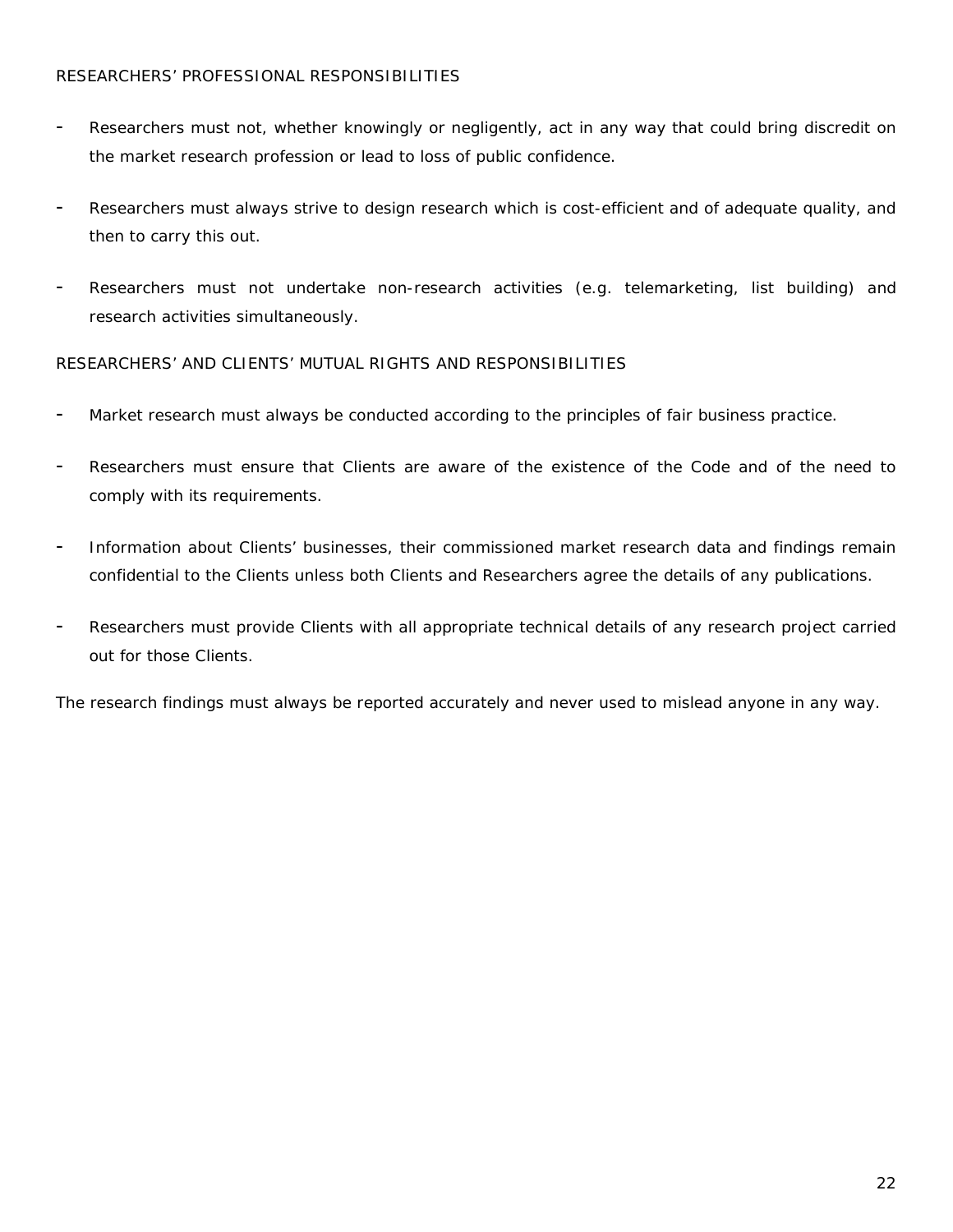## **Fundamental Concepts of the CASRO Code of Standards and Ethics**

- 1. Confidentiality: Research organizations are responsible for protecting the identity of individual respondents as well as respondent identifiable information.
- 2. Privacy and Avoidance of Harassment: Research organizations have a responsibility for striking a proper balance between the needs for research in contemporary life and the privacy of individuals who become the respondents.
- 3. Internet Research: The unique characteristics of Internet research require specific notice that the principle of respondent privacy applies to this technology and data collection methodology. Specific areas of consideration here are informed consent, transparency and data stewardship.
- 4. Privacy Laws and Regulations: Research organizations must comply with existing state, federal, and international statutes and regulations and laws governing privacy, data security, and the disclosure, receipt and use of personally identifiable information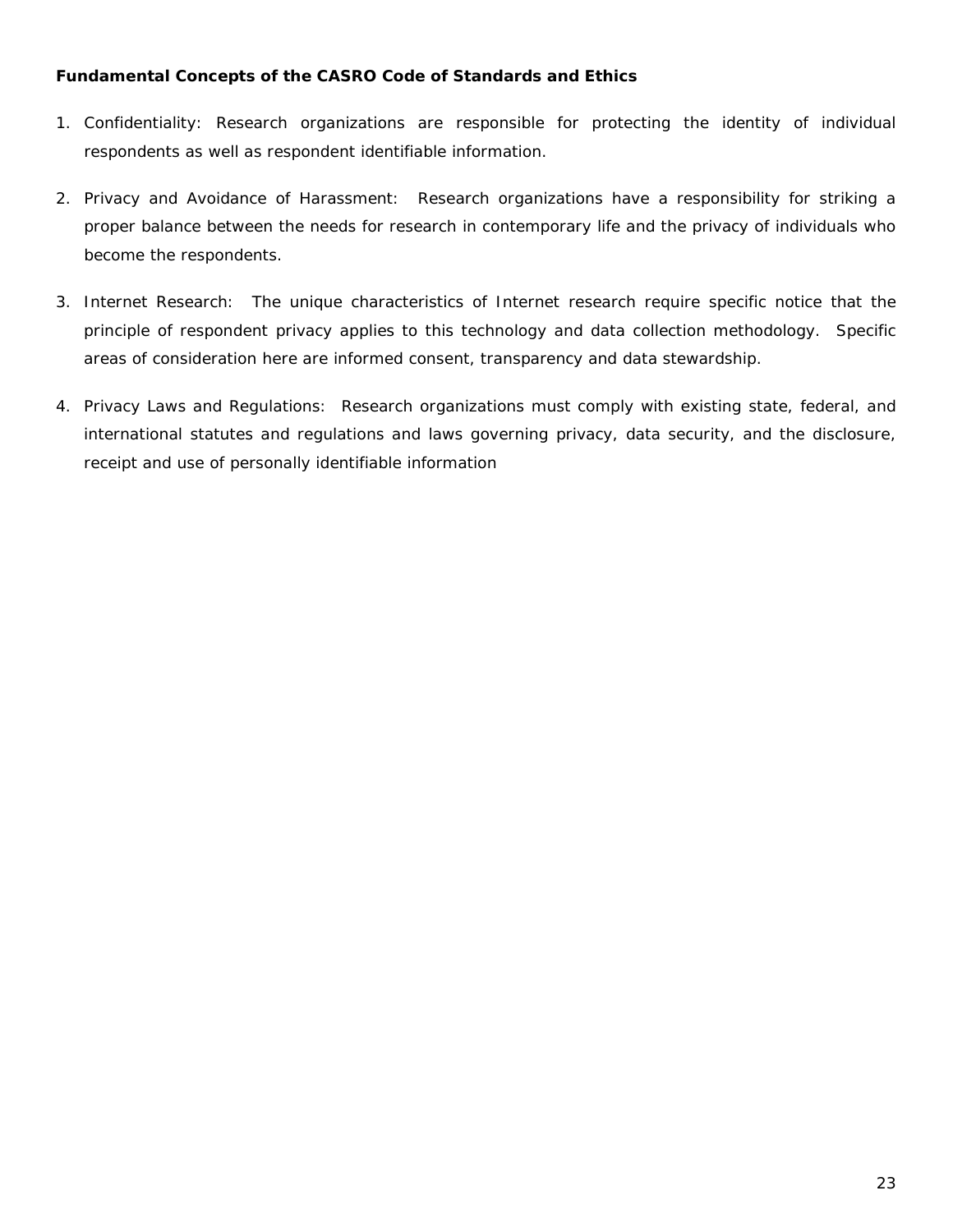## **The Principles of the MRS Code of Conduct:**

- 1. Researchers shall ensure that participation in their activities is based on voluntary informed consent.
- 2. Researchers shall be straightforward and honest in all their professional and business relationships.
- 3. Researchers shall be transparent as to the subject and purpose of data collection.
- 4. Researchers shall respect the confidentiality of information collected in their professional activities
- 5. Researchers shall respect the rights and well being of all individuals.
- 6. Researchers shall ensure that respondents are not harmed or adversely affected by their professional activities.
- 7. Researchers shall balance the needs of individuals, clients, and their professional activities.
- 8. Researchers shall exercise independent professional judgment in the design, conduct and reporting of their professional activities.
- 9. Researchers shall ensure that their professional activities are conducted by persons with appropriate training, qualifications and experience.
- 10.Researchers shall protect the reputation and integrity of the profession.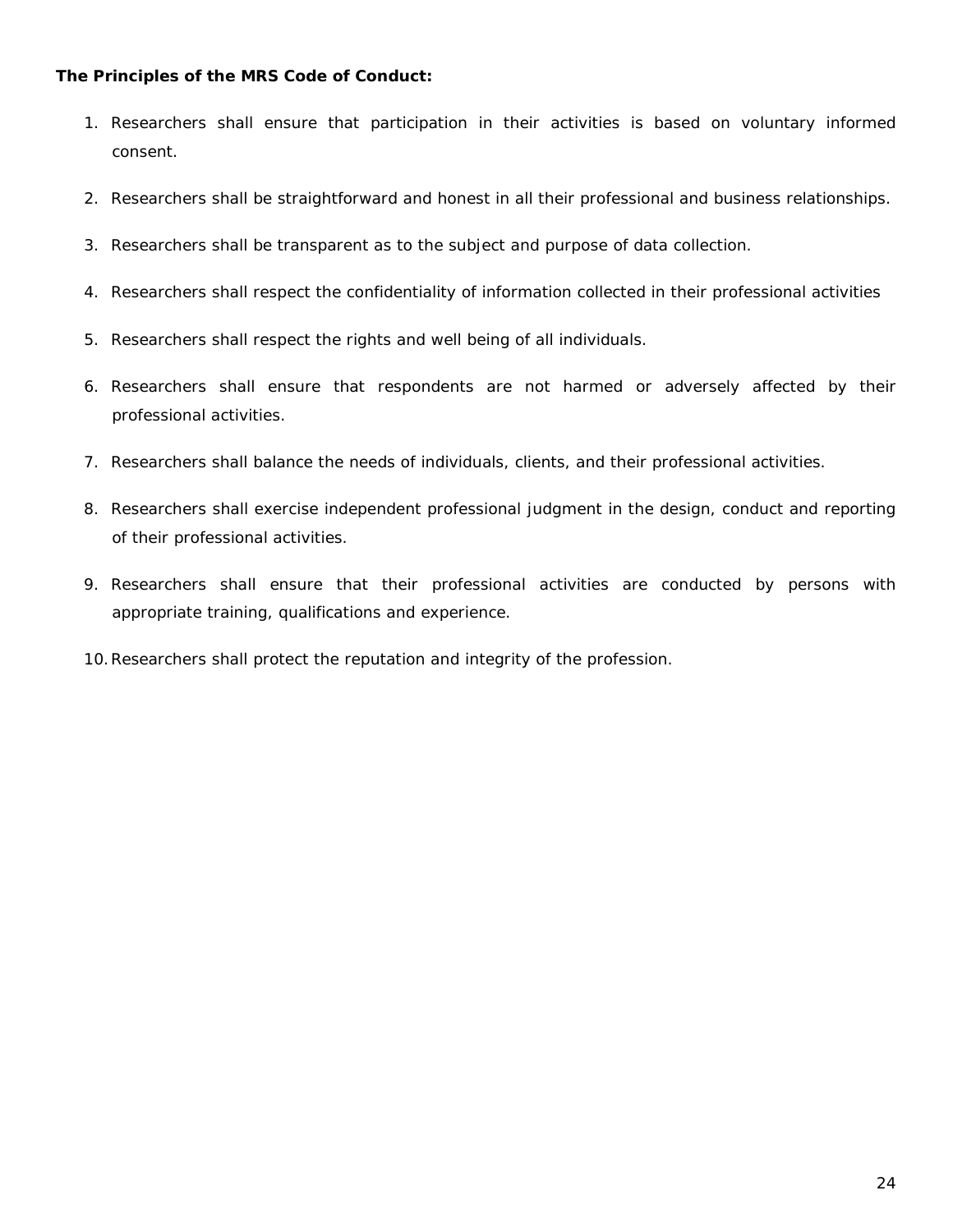## **Appendix 2 – Legal Requirements**

## **Australia**

(AMSRS to insert full normative references for Australia)

State Road Laws and Rules regarding use of a mobile phone while driving a vehicle

While the vehicle is moving or stationary (but not parked), the driver may only use a mobile phone to make or receive a call or use the audio playing function if:

- the mobile phone is secured in a fixed mounting; or
- the mobile phone does not require the driver to touch or manipulate the phone in any way.

All other functions including texting, video messaging, online chatting, reading preview messages and emailing are prohibited.

While the vehicle is moving or stationary (but not parked), the driver must not hold a mobile phone in the hand other than to pass the phone to a passenger.

A mobile phone's GPS (or other driver's aid) function may only be used if:

- the phone is secured in a commercially designed and manufactured fixed mounting, and
- the mounting is fixed in a location that will not distract or obscure the drivers view in any way, and
- the use of the driver's aid does not distract from driving or from being in proper control of the vehicle.

Telecommunications Act

Spam Act

Privacy Act

State Lottery and Gaming Legislation (Acts, Regulations and Codes by State)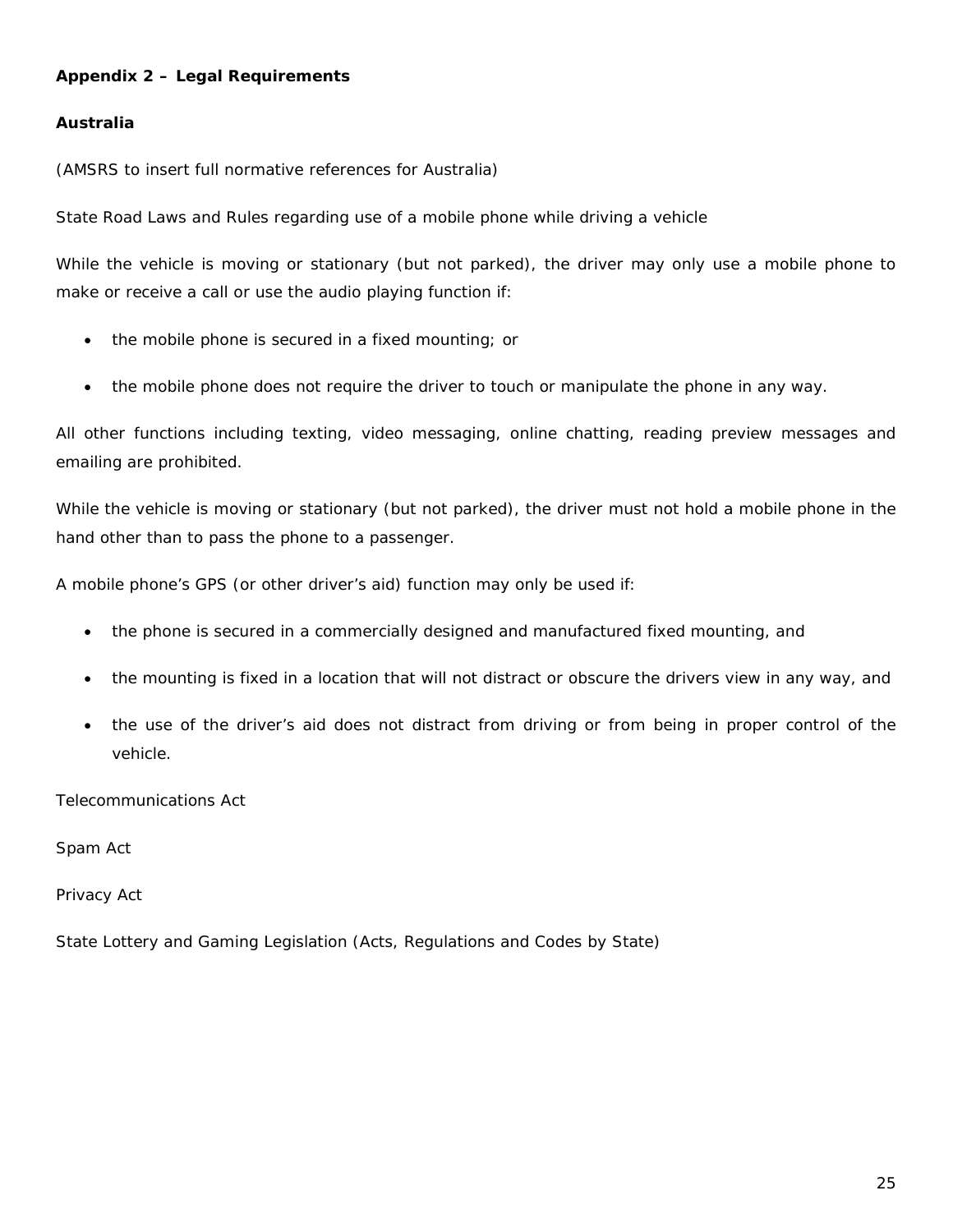## **United Kingdom**

#### Driving and Mobile Devices

In the UK it is illegal to ride a motorcycle or drive using hand-held phones or similar devices. The rules are the same if a driver is stopped at traffic lights or queuing in traffic. It is also illegal to use a hand-held phone or similar device when supervising a learner driver or rider.

Drivers can use hands-free phones, sat navs and 2-way radios. But if the police think a driver is distracted and not in control of their vehicle they could still get stopped and penalized.

#### Automated calling systems and Predictive dialers

Sections 128 to 131 of the Communications Act 2003 gave the Office of Communications (Ofcom) powers to take action against persons or companies who persistently misuse electronic communications networks or services in any way that causes or is likely to cause unnecessary annoyance, inconvenience or anxiety.

The Ofcom Statement of Policy on these powers provides a list of examples of 'misuse'. Six examples are given:

- misuse of automatic calling systems;
- misuse by making silent or abandoned calls;
- number-scanning;
- misuse of a calling line identification facility;
- misuse for dishonest gain; and
- misuse of allocated telephone numbers..

An "automatic calling system" makes calls without live speech, and as such includes Interactive Voice Recognition (IVR) systems making out bound calls. While calls other than for the purpose of direct marketing are not specifically prohibited, they may be considered misuse by Ofcom. IVR systems should not be used in the UK without the prior agreement of the individuals being called.

The Statement of Policy also contains number of technical provisions relating to the use of dialers, with the aim of preventing silent or abandoned calls. These are set out in the MRS document, *Regulations for Use of Predictive Diallers:*

#### <http://www.mrs.org.uk/pdf/2012-02-23%20Regulations%20for%20Predictive%20Diallers.pdf>

*Other UK guidance and legislation to be considered whilst conducting mobile research*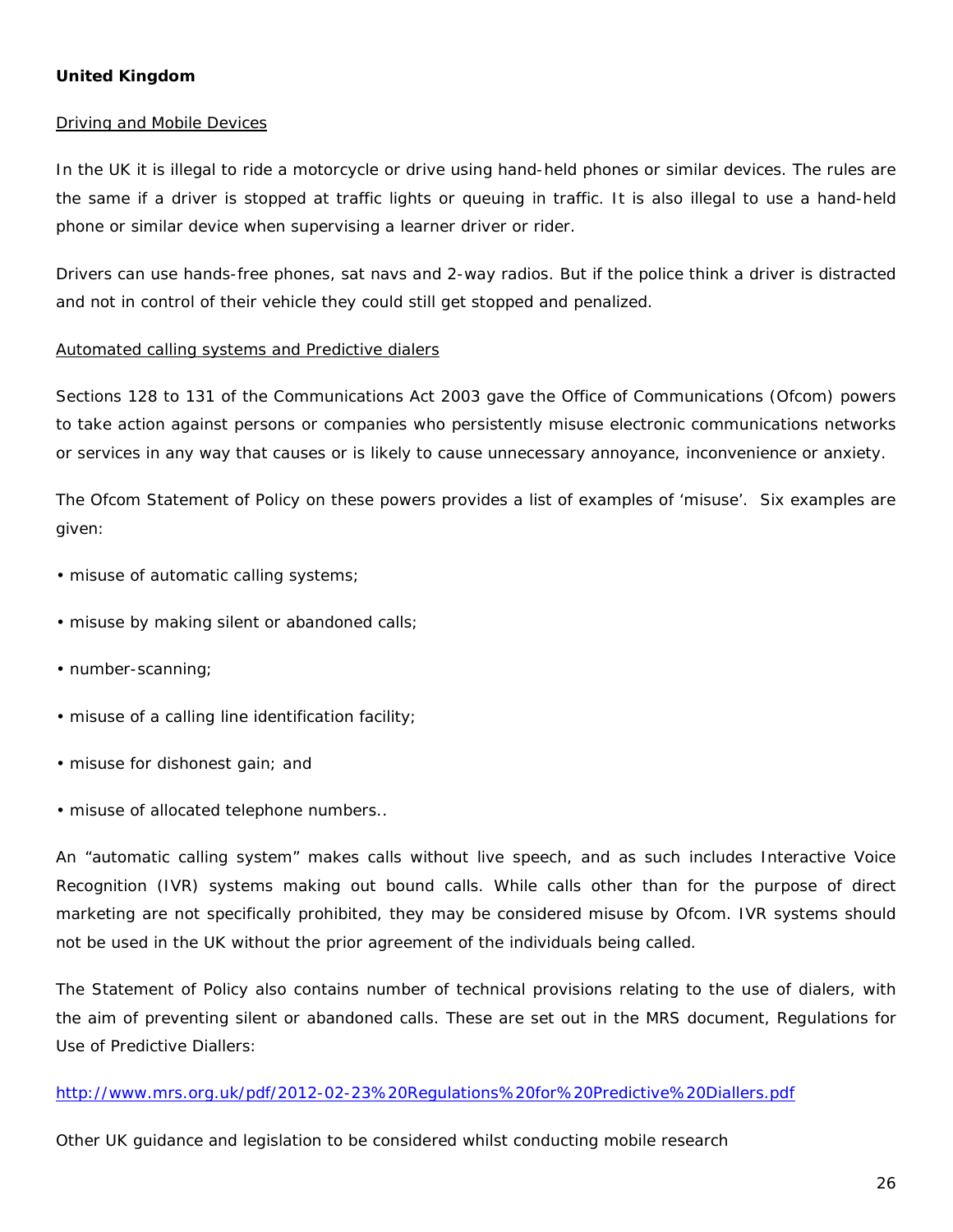## *Personal Information Online Code of Practice*

[http://www.ico.gov.uk/upload/documents/library/data\\_protection/detailed\\_specialist\\_guides/personal\\_inf](http://www.ico.gov.uk/upload/documents/library/data_protection/detailed_specialist_guides/personal_information_online_cop.pdf) [ormation\\_online\\_cop.pdf](http://www.ico.gov.uk/upload/documents/library/data_protection/detailed_specialist_guides/personal_information_online_cop.pdf)

## *Privacy Notices Code of Practice*

[http://www.ico.org.uk/for\\_organisations/guidance\\_index/~/media/documents/library/Data\\_Protection/Det](http://www.ico.org.uk/for_organisations/guidance_index/~/media/documents/library/Data_Protection/Detailed_specialist_guides/PRIVACY_NOTICES_COP_FINAL.ashx) [ailed\\_specialist\\_guides/PRIVACY\\_NOTICES\\_COP\\_FINAL.ashx](http://www.ico.org.uk/for_organisations/guidance_index/~/media/documents/library/Data_Protection/Detailed_specialist_guides/PRIVACY_NOTICES_COP_FINAL.ashx)

This document contains deathbed guidance on the purpose and development of privacy notices as well as how to draft a layered privacy notice,

### *Guidance on the rules on use of cookies and similar technologies*

[http://www.ico.gov.uk/news/blog/2011/~/media/documents/library/Privacy\\_and\\_electronic/Practical\\_appl](http://www.ico.gov.uk/news/blog/2011/~/media/documents/library/Privacy_and_electronic/Practical_application/guidance_on_the_new_cookies_regulations.ashx) [ication/guidance\\_on\\_the\\_new\\_cookies\\_regulations.ashx](http://www.ico.gov.uk/news/blog/2011/~/media/documents/library/Privacy_and_electronic/Practical_application/guidance_on_the_new_cookies_regulations.ashx)

The Privacy and Electronic Communication Regulations 2003 (Amended 2011) require consent for the placing or reading of information (including but not limited to cookies) from a user's device. MRS guidelines on the application of these rules to research is here:

<http://www.mrs.org.uk/standards/eprivacy/>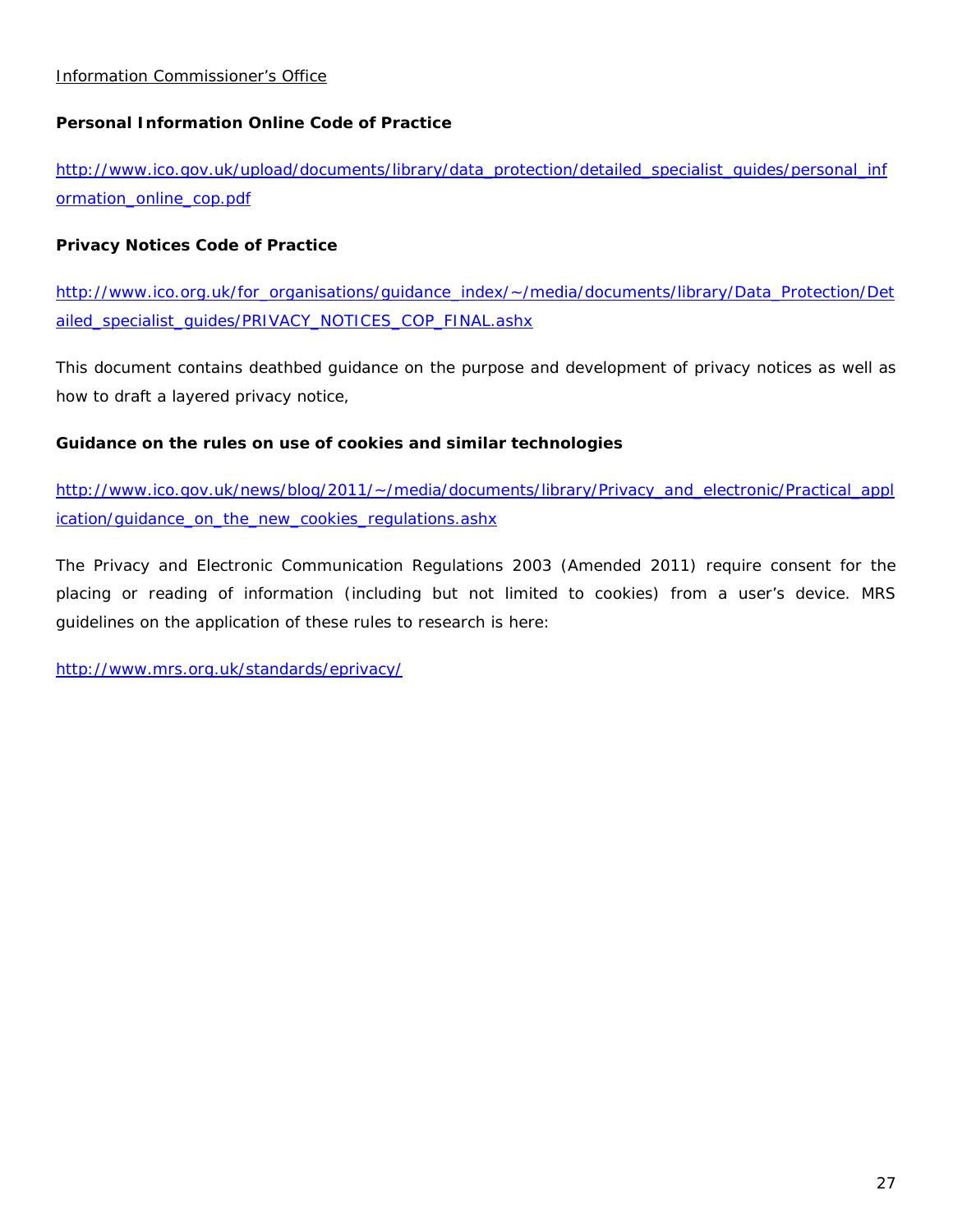#### **United States**

**TCPA:** The primary US federal regulation governing mobile research is the Telephone Consumer Protection Act ("TCPA"). The regulations have been promulgated and are enforced by the Federal Communications Commission and are content and purpose neutral, i.e., they apply to all calls, regardless of whether they are commercial in nature. Under the TCPA, it is illegal for any person to make a call using an automatic telephone dialing system to any cell phone, except with the prior consent of the called party. The sole exclusion that may be applicable to mobile research covers calls made by or on behalf of a mobile carrier to its customers in connection with the provision of mobile services. The TCPA defines automatic telephone dialing equipment as any equipment capable of dialing, storing or generating telephone numbers, even if such capabilities are not used or activated when making the call. Prior consent has been interpreted to mean the explicit, affirmative consent of a mobile telephone owner to receive a call from an autodialer for research purposes. Accordingly, if a consumer lists their cell phone as their preferred contact number, this would not constitute prior consent to receive a research call from an autodialer. The autodialer restrictions of the TCPA apply to text messages as well as voice calls. A number of states have promulgated their own autodialer regulations. For the moist part, however, the federal regulation preempts and supersedes those regulations.

**Do Not Call Regulations:** The federal Do Not Call regulation has been promulgated and are enforced by the Federal Trade Commission and apply only to commercial telemarketing calls. The FTC has confirmed that the regulation does not apply to calls made for survey research purposes. A number of states have promulgated their own Do Not Call regulations. Most of those retain the distinction established by the federal regulation between telemarketing and informational calls and therefore do not apply to telephonic survey research invitations.

**State Driving Regulations:** Most states have established regulations prohibiting the use of cell phones for calling or texting except via a hands-free or speakerphone device. Some state courts have held that a remote texter can be held liable to third parties for injuries caused when the distracted driver has an accident. It would be prudent for research organizations calling or texting respondents on their mobile devices to insure that the individuals are not driving or are using an approved hands-free device or speakerphone before continuing with the survey.